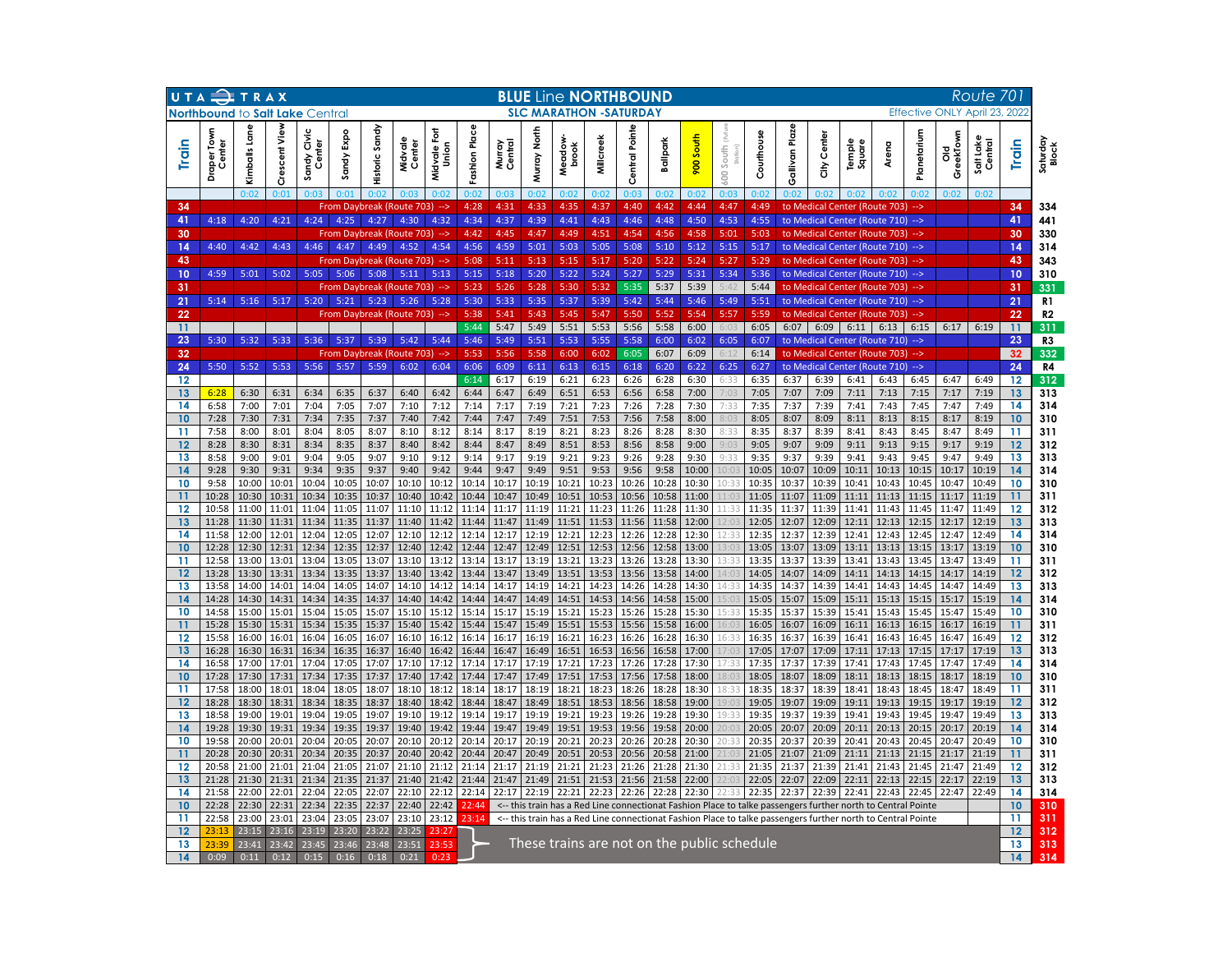|          | UTA TRAX                                |                |                |                |                                     |                | <b>BLUE Line SOUTHBOUND</b> |                |                  |                                                       |                |                |                                |                 |                |                                                  |                |                       |                                    |                   |                |                              |                  | Route 701        |                              |          |                       |
|----------|-----------------------------------------|----------------|----------------|----------------|-------------------------------------|----------------|-----------------------------|----------------|------------------|-------------------------------------------------------|----------------|----------------|--------------------------------|-----------------|----------------|--------------------------------------------------|----------------|-----------------------|------------------------------------|-------------------|----------------|------------------------------|------------------|------------------|------------------------------|----------|-----------------------|
|          | <b>Southbound to Draper Town Center</b> |                |                |                |                                     |                |                             |                |                  |                                                       |                |                | <b>SLC MARATHON - SATURDAY</b> |                 |                |                                                  |                |                       |                                    |                   |                |                              |                  |                  | Effective ONLY April 23,     | 2022     |                       |
| Train    | Lake<br>Central<br>tis<br>S             | GreekTow<br>꽁  | Planetarium    | Arena          | Temple<br>Square                    | Center<br>€    | Gallivan Plaze              | Courthouse     | South<br>g       | 900 South                                             | Ballpark       | Central Pointe | Millcreek                      | Meadow<br>brook | Murray North   | Murray<br>Central                                | Fashion Place  | Midvale Fort<br>Union | Midvale<br>Center                  | Sandy<br>Historic | Expo<br>Sandy  | ndy Civic<br>Center<br>Sandy | escent View<br>ō | Lane<br>Kimballs | <b>Draper Town</b><br>Center | Train    | Saturday<br>Block     |
|          |                                         | 0:02           | 0:02           | 0:02           | 0:02                                | 0:02           | 0:02                        | ∩∙nว           |                  |                                                       |                | 0:02           | 0:03                           | 0:02            | 0:02           | 0:02                                             | 0:0            | 0:02                  |                                    |                   | 0:01           | 0:02                         | 0:02             | 0:02             | 0:02                         |          |                       |
| 34       |                                         |                |                |                |                                     |                |                             |                |                  | <b>Pull-out from JRRSC</b>                            | --><br>-->     | 3:14           | 3:17                           | 3:19            | 3:21           | 3:23                                             | 3:27<br>3:41   |                       | To Daybreak Parkway -->            |                   |                |                              |                  |                  |                              | 34<br>30 | 334                   |
| 30<br>41 |                                         |                |                |                |                                     |                |                             |                |                  | <b>Pull-out from JRRSC</b><br>Pull-out from JRRSC --> |                | 3:28<br>3:35   | 3:31<br>3:38                   | 3:33<br>3:40    | 3:35<br>3:42   | 3:37<br>3:44                                     | 3:47           | 3:49                  | <b>To Daybreak Parkway</b><br>3:51 | 3:54              | --><br>3:55    | 3:57                         | 3:59             | 4:01             | 4:03                         | 41       | 330<br>341            |
| 14       |                                         |                |                |                |                                     |                |                             |                |                  |                                                       |                |                |                                |                 |                | Pull-out from MRSC -->                           |                | 4:11                  | 4:13                               | 4:16              | 4:17           | 4:19                         | 4:21             | 4:23             | 4:25                         | 14       | 314                   |
| 43       |                                         |                |                |                |                                     |                |                             |                |                  | <b>Pull-out from JRRSC</b>                            |                | 3:59           | 4:02                           | 4:04            | 4:06           | 4:08                                             | 4:12           |                       | To Daybreak Parkway                |                   | -->            |                              |                  |                  |                              | 43       | 343                   |
| 31       |                                         |                |                |                |                                     |                |                             |                |                  | <b>Pull-out from JRRSC</b>                            | $\rightarrow$  | 4:14           | 4:17                           | 4:19            | 4:21           | 4:23                                             | 4:27           |                       | <b>To Daybreak Parkway</b>         |                   | -->            |                              |                  |                  |                              | 31       | 331                   |
| 10       |                                         |                |                |                |                                     |                |                             |                |                  |                                                       |                |                |                                |                 |                | Pull-out from MRSC -->                           |                | 4:30                  | 4:32                               | 4:35              | 4:36           | 4:38                         | 4:40             | 4:42             | 4:44                         | 10       | 310                   |
| 22       |                                         |                |                |                |                                     |                |                             |                |                  | <b>Pull-out from JRRSC</b>                            | -->            | 4:29           | 4:32                           | 4:34            | 4:36           | 4:38                                             | 4:42           |                       | To Davbreak Parkway                |                   | ->             |                              |                  |                  |                              | 22       | R2                    |
| 21       |                                         |                |                |                |                                     |                |                             |                |                  |                                                       |                |                |                                |                 |                | Pull-out from MRSC -->                           |                | 4:45                  | 4:47                               | 4:50              | 4:51           | 4:53                         | 4:55             | 4:57             | 4:59                         | 21       | R <sub>1</sub>        |
| 32<br>23 |                                         |                |                |                |                                     |                |                             |                |                  | <b>Pull-out from JRRSC</b>                            | -->            | 4:44           | 4:47                           | 4:49            | 4:51           | 4:53                                             | 4:57           | 5:01                  | <b>To Daybreak Parkway</b><br>5:03 |                   | ->             |                              | 5:11             | 5:13             | 5:15                         | 32<br>23 | 332<br>R <sub>3</sub> |
| 24       |                                         |                |                |                |                                     |                |                             |                |                  |                                                       |                |                |                                |                 |                | Pull-out from MRSC --><br>Pull-out from MRSC --> |                | 5:21                  | 5:23                               | 5:06<br>5:26      | 5:07<br>5:27   | 5:09<br>5:29                 | 5:31             | 5:33             | 5:35                         | 24       | R4                    |
| 13       |                                         |                |                |                |                                     |                |                             |                |                  |                                                       |                |                |                                |                 |                |                                                  |                | 5:50                  | 5:52                               | 5:55              | 5:56           | 5:58                         | 6:00             | 6:02             | 6:04                         | 13       | 313                   |
| 14       |                                         |                |                |                | From Medical Center (Route 710) --> |                |                             | 5:57           | 5:59             | 6:02                                                  | 6:04           | 6:06           | 6:09                           | 6:11            | 6:13           | 6:15                                             | 6:18           | 6:20                  | 6:22                               | 6:25              | 6:26           | 6:28                         | 6:30             | 6:32             | 6:34                         | 14       | 314                   |
| 10       |                                         |                |                |                | From Medical Center (Route 710) --> |                |                             | 6:24           | 6:26             | 6:29                                                  | 6:31           | 6:33           | 6:36                           | 6:38            | 6:40           | 6:45                                             | 6:48           | 6:50                  | 6:52                               | 6:55              | 6:56           | 6:58                         | 7:00             | 7:02             | 7:04                         | 10       | 310                   |
| 11       | 6:43                                    | 6:45           | 6:47           | 6:49           | 6:51                                | 6:53           | 6:55                        | 6:57           | 6:59             | 7:02                                                  | 7:04           | 7:06           | 7:09                           | 7:11            | 7:13           | 7:15                                             | 7:18           | 7:20                  | 7:22                               | 7:25              | 7:26           | 7:28                         | 7:30             | 7:32             | 7:34                         | 11       | 311                   |
| 12       | 7:13                                    | 7:15           | 7:17           | 7:19           | 7:21                                | 7:23           | 7:25                        | 7:27           | 7:29             | 7:32                                                  | 7:34           | 7:36           | 7:39                           | 7:41            | 7:43           | 7:45                                             | 7:48           | 7:50                  | 7:52                               | 7:55              | 7:56           | 7:58                         | 8:00             | 8:02             | 8:04                         | 12       | 312                   |
| 13<br>14 | 7:43<br>8:13                            | 7:45<br>8:15   | 7:47<br>8:17   | 7:49<br>8:19   | 7:51<br>8:21                        | 7:53<br>8:23   | 7:55<br>8:25                | 7:57<br>8:27   | 7:59<br>8:29     | 8:02<br>8:32                                          | 8:04<br>8:34   | 8:06<br>8:36   | 8:09<br>8:39                   | 8:11<br>8:41    | 8:13<br>8:43   | 8:15<br>8:45                                     | 8:18<br>8:48   | 8:20<br>8:50          | 8:22<br>8:52                       | 8:25<br>8:55      | 8:26<br>8:56   | 8:28<br>8:58                 | 8:30<br>9:00     | 8:32<br>9:02     | 8:34<br>9:04                 | 13<br>14 | 313<br>314            |
| 10       | 8:43                                    | 8:45           | 8:47           | 8:49           | 8:51                                | 8:53           | 8:55                        | 8:57           | 8:59             | 9:02                                                  | 9:04           | 9:06           | 9:09                           | 9:11            | 9:13           | 9:15                                             | 9:18           | 9:20                  | 9:22                               | 9:25              | 9:26           | 9:28                         | 9:30             | 9:32             | 9:34                         | 10       | 310                   |
| 11       | 9:13                                    | 9:15           | 9:17           | 9:19           | 9:21                                | 9:23           | 9:25                        | 9:27           | 9:29             | 9:32                                                  | 9:34           | 9:36           | 9:39                           | 9:41            | 9:43           | 9:45                                             | 9:48           | 9:50                  | 9:52                               | 9:55              | 9:56           | 9:58                         | 10:00            | 10:02            | 10:04                        | 11       | 311                   |
| 12       | 9:43                                    | 9:45           | 9:47           | 9:49           | 9:51                                | 9:53           | 9:55                        | 9:57           | 9:59             | 10:02                                                 | 10:04          | 10:06          | 10:09                          | 10:11           | 10:13          | 10:15                                            | 10:18          | 10:20                 | 10:22                              | 10:25             | 10:26          | 10:28                        | 10:30            | 10:32            | 10:34                        | 12       | 312                   |
| 13       | 10:13                                   | 10:15          | 10:17          | 10:19          | 10:21                               | 10:23          | 10:25                       | 10:27          | 10:29            | 10:32                                                 | 10:34          | 10:36          | 10:39                          | 10:41           | 10:43          | 10:45                                            | 10:48          | 10:50                 | 10:52                              | 10:55             | 10:56          | 10:58                        | 11:00            | 11:02            | 11:04                        | 13       | 313                   |
| 14       | 10:43                                   | 10:45          | 10:47          | 10:49          | 10:51                               | 10:53          | 10:55                       | 10:57          | 10:59            | 11:02                                                 | 11:04          | 11:06          | 11:09                          | 11:11           | 11:13          | 11:15                                            | 11:18          | 11:20                 | 11:22                              | 11:25             | 11:26          | 11:28                        | 11:30            | 11:32            | 11:34                        | 14       | 314                   |
| 10<br>11 | 11:13<br>11:43                          | 11:15<br>11:45 | 11:17<br>11:47 | 11:19<br>11:49 | 11:21<br>11:51                      | 11:23<br>11:53 | 11:25<br>11:55              | 11:27<br>11:57 | 11:29<br>11:59   | 11:32<br>12:02                                        | 11:34<br>12:04 | 11:36<br>12:06 | 11:39<br>12:09                 | 11:41<br>12:11  | 11:43<br>12:13 | 11:45<br>12:15                                   | 11:48<br>12:18 | 11:50<br>12:20        | 11:52<br>12:22                     | 11:55<br>12:25    | 11:56<br>12:26 | 11:58<br>12:28               | 12:00<br>12:30   | 12:02<br>12:32   | 12:04<br>12:34               | 10<br>11 | 310<br>311            |
| 12       | 12:13                                   | 12:15          | 12:17          | 12:19          | 12:21                               | 12:23          | 12:25                       | 12:27          | 2:29             | 12:32                                                 | 12:34          | 12:36          | 12:39                          | 12:41           | 12:43          | 12:45                                            | 12:48          | 12:50                 | 12:52                              | 12:55             | 12:56          | 12:58                        | 13:00            | 13:02            | 13:04                        | 12       | 312                   |
| 13       | 12:43                                   | 12:45          | 12:47          | 12:49          | 12:51                               | 12:53          | 12:55                       | 12:57          | 12:59            | 13:02                                                 | 13:04          | 13:06          | 13:09                          | 13:11           | 13:13          | 13:15                                            | 13:18          | 13:20                 | 13:22                              | 13:25             | 13:26          | 13:28                        | 13:30            | 13:32            | 13:34                        | 13       | 313                   |
| 14       | 13:13                                   | 13:15          | 13:17          | 13:19          | 13:21                               | 13:23          | 13:25                       | 13:27          | 3:2 <sup>0</sup> | 13:32                                                 | 13:34          | 13:36          | 13:39                          | 13:41           | 13:43          | 13:45                                            | 13:48          | 13:50                 | 13:52                              | 13:55             | 13:56          | 13:58                        | 14:00            | 14:02            | 14:04                        | 14       | 314                   |
| 10       | 13:43                                   | 13:45          | 13:47          | 13:49          | 13:51                               | 13:53          | 13:55                       | 13:57          | 13:59            | 14:02                                                 | 14:04          | 14:06          | 14:09                          | 14:11           | 14:13          | 14:15                                            | 14:18          | 14:20                 | 14:22                              | 14:25             | 14:26          | 14:28                        | 14:30            | 14:32            | 14:34                        | 10       | 310                   |
| 11<br>12 | 14:13<br>14:43                          | 14:15<br>14:45 | 14:17<br>14:47 | 14:19<br>14:49 | 14:21<br>14:51                      | 14:23<br>14:53 | 14:25<br>14:55              | 14:27<br>14:57 | (4:2)<br>14:59   | 14:32<br>15:02                                        | 14:34<br>15:04 | 14:36<br>15:06 | 14:39<br>15:09                 | 14:41<br>15:11  | 14:43<br>15:13 | 14:45<br>15:15                                   | 14:48<br>15:18 | 14:50<br>15:20        | 14:52<br>15:22                     | 14:55<br>15:25    | 14:56<br>15:26 | 14:58<br>15:28               | 15:00<br>15:30   | 15:02<br>15:32   | 15:04<br>15:34               | 11<br>12 | 311<br>312            |
| 13       | 15:13                                   | 15:15          | 15:17          | 15:19          | 15:21                               | 15:23          | 15:25                       | 15:27          | 5:2              | 15:32                                                 | 15:34          | 15:36          | 15:39                          | 15:41           | 15:43          | 15:45                                            | 15:48          | 15:50                 | 15:52                              | 15:55             | 15:56          | 15:58                        | 16:00            | 16:02            | 16:04                        | 13       | 313                   |
| 14       | 15:43                                   | 15:45          | 15:47          | 15:49          | 15:51                               | 15:53          | 15:55                       | 15:57          | 15:59            | 16:02                                                 | 16:04          | 16:06          | 16:09                          | 16:11           | 16:13          | 16:15                                            | 16:18          | 16:20                 | 16:22                              | 16:25             | 16:26          | 16:28                        | 16:30            | 16:32            | 16:34                        | 14       | 314                   |
| 10       | 16:13                                   | 16:15          | 16:17          | 16:19          | 16:21                               | 16:23          | 16:25                       | 16:27          | 16:2!            | 16:32                                                 | 16:34          | 16:36          | 16:39                          | 16:41           | 16:43          | 16:45                                            | 16:48          | 16:50                 | 16:52                              | 16:55             | 16:56          | 16:58                        | 17:00            | 17:02            | 17:04                        | 10       | 310                   |
| 11       | 16:43                                   | 16:45          | 16:47          | 16:49          | 16:51                               | 16:53          | 16:55                       | 16:57          | 16:59            | 17:02                                                 | 17:04          | 17:06          | 17:09                          | 17:11           | 17:13          | 17:15                                            | 17:18          | 17:20                 | 17:22                              | 17:25             | 17:26          | 17:28                        | 17:30            | 17:32            | 17:34                        | 11       | 311                   |
| 12       | 17:13                                   | 17:15          | 17:17          | 17:19          | 17:21                               | 17:23          | 17:25                       | 17:27          | 7:2              | 17:32                                                 | 17:34          | 17:36          | 17:39                          | 17:41           | 17:43          | 17:45                                            | 17:48          | 17:50                 | 17:52                              | 17:55             | 17:56          | 17:58                        | 18:00            | 18:02            | 18:04                        | 12       | 312                   |
| 13<br>14 | 17:43<br>18:13                          | 17:45<br>18:15 | 17:47<br>18:17 | 17:49<br>18:19 | 17:51<br>18:21                      | 17:53<br>18:23 | 17:55<br>18:25              | 17:57<br>18:27 | 17:59<br>.8:2    | 18:02<br>18:32                                        | 18:04<br>18:34 | 18:06<br>18:36 | 18:09<br>18:39                 | 18:11<br>18:41  | 18:13<br>18:43 | 18:15<br>18:45                                   | 18:18<br>18:48 | 18:20<br>18:50        | 18:22<br>18:52                     | 18:25<br>18:55    | 18:26<br>18:56 | 18:28<br>18:58               | 18:30<br>19:00   | 18:32<br>19:02   | 18:34<br>19:04               | 13<br>14 | 313<br>314            |
| 10       | 18:43                                   | 18:45          | 18:47          | 18:49          | 18:51                               | 18:53          | 18:55                       | 18:57          | 18:59            | 19:02                                                 | 19:04          | 19:06          | 19:09                          | 19:11           | 19:13          | 19:15                                            | 19:18          | 19:20                 | 19:22                              | 19:25             | 19:26          | 19:28                        | 19:30            | 19:32            | 19:34                        | 10       | 310                   |
| 11       | 19:13                                   | 19:15          | 19:17          | 19:19          | 19:21                               | 19:23          | 19:25                       | 19:27          | 9:2              | 19:32                                                 | 19:34          | 19:36          | 19:39                          | 19:41           | 19:43          | 19:45                                            | 19:48          | 19:50                 | 19:52                              | 19:55             | 19:56          | 19:58                        | 20:00            | 20:02            | 20:04                        | 11       | 311                   |
| 12       | 19:43                                   | 19:45          | 19:47          | 19:49          | 19:51                               | 19:53          | 19:55                       | 19:57          | 19:59            | 20:02                                                 | 20:04          | 20:06          | 20:09                          | 20:11           | 20:13          | 20:15                                            | 20:18          | 20:20                 | 20:22                              | 20:25             | 20:26          | 20:28                        | 20:30            | 20:32            | 20:34                        | 12       | 312                   |
| 13       | 20:13                                   | 20:15          | 20:17          | 20:19          | 20:21                               | 20:23          | 20:25                       | 20:27          | 20:2             | 20:32                                                 | 20:34          | 20:36          | 20:39                          | 20:41           | 20:43          | 20:45                                            | 20:48          | 20:50                 | 20:52                              | 20:55             | 20:56          | 20:58                        | 21:00            | 21:02            | 21:04                        | 13       | 313                   |
| 14       | 20:43                                   | 20:45          | 20:47          | 20:49          | 20:51                               | 20:53          | 20:55                       | 20:57          | 20:59            | 21:02                                                 | 21:04          | 21:06          | 21:09                          | 21:11           | 21:13          | 21:15                                            | 21:18          | 21:20                 | 21:22                              | 21:25             | 21:26          | 21:28                        | 21:30            | 21:32            | 21:34                        | 14       | 314                   |
| 10       | 21:13<br>21:43                          | 21:15<br>21:45 | 21:17<br>21:47 | 21:19<br>21:49 | 21:21<br>21:51                      | 21:23<br>21:53 | 21:25<br>21:55              | 21:27<br>21:57 | 1:2              | 21:32<br>22:02                                        | 21:34<br>22:04 | 21:36<br>22:06 | 21:39                          | 21:41<br>22:11  | 21:43<br>22:13 | 21:45<br>22:15                                   | 21:48<br>22:18 | 21:50<br>22:20        | 21:52<br>22:22                     | 21:55<br>22:25    | 21:56<br>22:26 | 21:58<br>22:28               | 22:00<br>22:30   | 22:02<br>22:32   | 22:04<br>22:34               | 10<br>11 | 310<br>311            |
| 11<br>12 | 22:13                                   | 22:15          | 22:17          | 22:19          | 22:21                               | 22:23          | 22:25                       | 22:27          | 21:59<br>2:2     | 22:32                                                 | 22:34          | 22:36          | 22:09<br>22:39                 | 22:41           | 22:43          | 22:45                                            | 22:48          | 22:50                 | 22:52                              | 22:55             | 22:56          | 22:58                        | 23:00            | 23:02            | 23:04                        | 12       | 312                   |
| 13       | 22:43                                   | 22:45          | 22:47          | 22:49          | 22:51                               | 22:53          | 22:55                       | 22:57          | 22:59            | 23:02                                                 | 23:04          | 23:06          | 23:09                          | 23:11           | 23:13          | 23:15                                            | 23:18          | 23:20                 | 23:22                              | 23:25             | 23:26          | 23:28                        | 23:30            | 23:32            | 23:34                        | 13       | 313                   |
| 14       | 23:13                                   | 23:15          | 23:17          | 23:19          | 23:21                               | 23:23          | 23:25                       | 23:27          |                  | 23:32                                                 | 23:34          | 23:36          | 23:39                          | 23:41           | 23:43          | 23:45                                            | 23:48          | 23:50                 | 23:52                              | 23:55             | 23:56          | 23:58                        | 0:00             | 0:02             | 0:04                         | 14       | 314                   |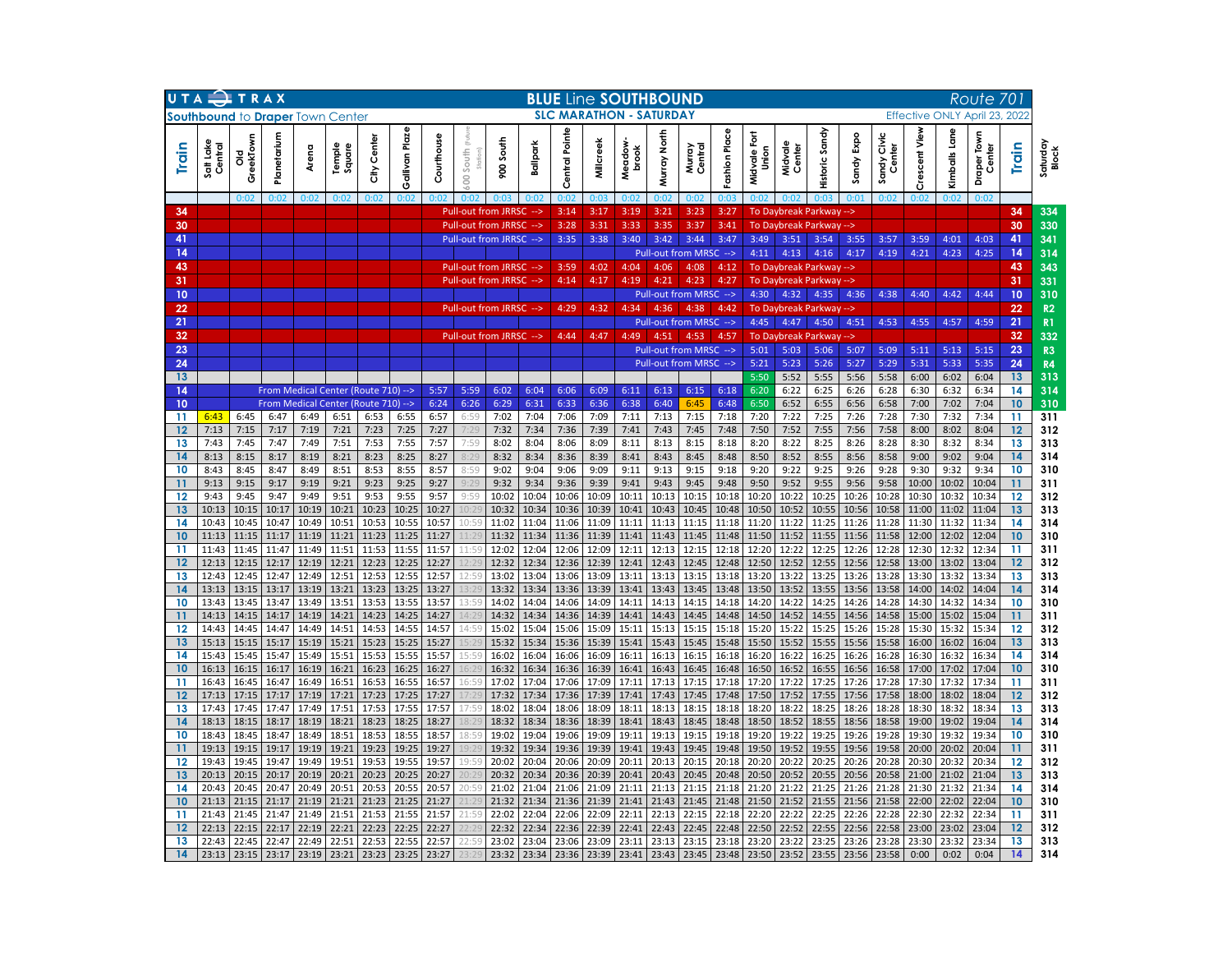| UTA          |                              | TRAX                              |                              |                                       |                  |                              |                                          |                     |                                               |                    |                  |                   |                 | <b>RED Line NORTHBOUND</b>     |                |                   |                |                |               |                |                |                |                |                |                 |                | Route                    | 703      |                   |
|--------------|------------------------------|-----------------------------------|------------------------------|---------------------------------------|------------------|------------------------------|------------------------------------------|---------------------|-----------------------------------------------|--------------------|------------------|-------------------|-----------------|--------------------------------|----------------|-------------------|----------------|----------------|---------------|----------------|----------------|----------------|----------------|----------------|-----------------|----------------|--------------------------|----------|-------------------|
|              | <b>Northbound to Medical</b> |                                   |                              | Center                                |                  |                              |                                          |                     |                                               |                    |                  |                   |                 | <b>SLC MARATHON - SATURDAY</b> |                |                   |                |                |               |                |                |                |                |                |                 |                | Effective ONLY April 23, | 2022     |                   |
| <b>Train</b> | Daybreak<br>Parkway          | Jorda<br>Parkway<br>$\frac{1}{5}$ | Bingham<br>West<br>5600<br>흥 | Bingham<br>4800 West<br>$\frac{1}{2}$ | Jordan<br>Valley | Factory Rd<br>2700W<br>Sugar | West Jordan<br>Center<br>$\hat{\vec{v}}$ | Historic<br>Gardnei | Bingham<br>Junction                           | MRSC Relie<br>Stop | Fashion<br>Place | Central<br>Murray | North<br>lurray | Meadow<br>brook                | Milcreek       | Central<br>Pointe | Ballpark       | 900 South      | South<br>600  | Courthouse     | Library        | Trolley        | ã<br>8         | Stadium        | Campus<br>South | Fort Douglas   | Medical<br>Center        | Train    | Saturday<br>Block |
|              |                              | 0.02                              | ∩∙იշ                         | 0:03                                  |                  |                              |                                          | n·n·                | n·n:                                          | U.U.               | ∩∙∩              | ∩∙∩ª              |                 | 0:02                           |                | 0:03              | n·nt           | 0:02           | ∩∙na          | 0:02           | n·na           | n·na           | ∩∙∩:           | ∩∙∩≈           | 0:02            | ∩∙∩            | 0:02                     |          |                   |
| 34           | 4:07                         | 4:09                              | 4:11                         | 4:14                                  | 4:17             | 4:19                         | 4:21                                     | 4:22                | 4:24                                          | 4:25               | 4:28             | 4:31              | 4:33            | 4:35                           | 4:37           | 4:40              | 4:42           | 4:44           | 4:47          | 4:49           | 4:52           | 4:55           | 4:57           | 5:00           | 5:02            | 5:04           | 5:06                     | 34       | 334               |
| 41           |                              |                                   |                              |                                       |                  | 4.33                         | 4.35                                     |                     | Route 710 from Draper Town Center -->         |                    | 4:34             | 4:37              | 4:39            | 4:41                           | 4:43           | 4:46              | 4:48           | 4:50           | 4:53          | 4:55           | 4:58           | 5:01           | 5:03           | 5:06           | 5:08            | 5:10           | 5:12                     | 41       | 441               |
| 30<br>14     | 4:21                         | 4:23                              | 4:25                         | 4:28                                  | 4:31             |                              |                                          | 4:36                | 4:38<br>Route 710 from Draper Town Center --> | 4:39               | 4:42<br>4:56     | 4:45<br>4:59      | 4:47<br>5:01    | 4:49<br>5:03                   | 4:51<br>5:05   | 4:54<br>5:08      | 4:56<br>5:10   | 4:58<br>5:12   | 5:01<br>5:15  | 5:03<br>5:17   | 5:06<br>5:20   | 5:09<br>5:23   | 5:11<br>5:25   | 5:14<br>5:28   | 5:16<br>5:30    | 5:18<br>5:32   | 5:20<br>5:34             | 30<br>14 | 330<br>314        |
| 43           | 4:47                         | 4:49                              | 4:51                         | 4:54                                  | 4.57             |                              | 5:01                                     | 5:02                | 5:04                                          | 5.05               | 5:08             | 5:11              | 5:13            | 5:15                           | 5:17           | 5:20              | 5:22           | 5:24           | 5:27          | 5:29           | 5:32           | 5:35           | 5:37           | 5:40           | 5:42            | 5:44           | 5:46                     | 43       | 343               |
| 10           |                              |                                   |                              |                                       |                  |                              |                                          |                     | Route 710 from Draper Town Center -->         |                    | 5:15             | 5:18              | 5:20            | 5:22                           | 5:24           | 5:27              | 5:29           | 5:31           | 5:34          | 5:36           | 5:39           | 5:42           | 5:44           | 5:47           | 5:49            | 5:51           | 5:53                     | 10       | 310               |
| 31           | 5:02                         | 5:04                              | 5:06                         | 5:09                                  | 5:12             | 5:14                         | 5:16                                     | 5:17                | 5:19                                          | 5:20               | 5:23             | 5:26              | 5:28            | 5:30                           | 5:32           | 5:35              | 5:37           | 5:39           | 5:42          | 5:44           | 5:47           | 5:50           | 5:52           | 5:55           | 5:57            | 5:59           | 6:01                     | 31       | 331               |
| 21           |                              |                                   |                              |                                       |                  |                              |                                          |                     | Route 710 from Draper Town Center -->         |                    | 5:30             | 5:33              | 5:35            | 5:37                           | 5:39           | 5:42              | 5:44           | 5:46           | 5:49          | 5:51           | 5:54           | 5:57           | 5:59           | 6:02           | 6:04            | 6:06           | 6:08                     | 21       | R <sub>1</sub>    |
| 22           | 5:17                         | 5:19                              | 5:21                         | 5:24                                  | 5:27             | 5.20                         | 5.31                                     | 5.32                | 5.34                                          | 5.35               | 5:38             | 5:41              | 5:43            | 5:45                           | 5:47           | 5:50              | 5:52           | 5:54           | 5:57          | 5:59           | 6:02           | 6:05           | 6:07           | 6:10           | 6:12            | 6:14           | 6:16                     | 22       | R <sub>2</sub>    |
| 23           |                              |                                   |                              |                                       |                  |                              |                                          |                     | Route 710 from Draper Town Center -->         |                    | 5:46             | 5:49              | 5:51            | 5:53                           | 5:55           | 5:58              | 6:00           | 6:02           | 6:05          | 6:07           | 6:10           | 6:13           | 6:15           | 6:18           | 6:20            | 6:22           | 6:24                     | 23       | R3                |
| 32           | 5:32                         | 5:34                              | 5:36                         | 5:39                                  | 5:42             | 5:44                         | 5:46                                     | 5:47                | 5:49                                          | 5:50               | 5:53             | 5:56              | 5:58            | 6:00                           | 6:02           | 6:05              | 6:07           | 6:09           | 6:12          | 6:14           | 6:17           | 6:20           | 6:22           | 6:25           | 6:27            | 6:29           | 6:31                     | 32       | 332               |
| 24<br>33     | 6:02                         | 6:04                              | 6:06                         | 6:09                                  | 6:12             | 6:14                         | 6:16                                     | 6:17                | Route 710 from Draper Town Center --><br>6:19 | 6:20               | 6:06<br>6:23     | 6:09<br>6:26      | 6:11<br>6:28    | 6:13<br>6:30                   | 6:15<br>6:32   | 6:18<br>6:35      | 6:20<br>6:37   | 6:22<br>6:39   | 6:25<br>6:42  | 6:27<br>6:44   | 6:30<br>6:47   | 6:33<br>6:50   | 6:35<br>6:52   | 6:38<br>6:55   | 6:40<br>6:57    | 6:42<br>6:59   | 6:44<br>7:01             | 24<br>33 | R4<br>333         |
| 34           | 6:32                         | 6:34                              | 6:36                         | 6:39                                  | 6:42             | 6:44                         | 6:46                                     | 6:47                | 6:49                                          | 6:50               | 6:53             | 6:56              | 6:58            | 7:00                           | 7:02           | 7:05              | 7:07           | 7:09           | 7:12          | 7:14           | 7:17           | 7:20           | 7:22           | 7:25           | 7:27            | 7:29           | 7:31                     | 34       | 334               |
| 30           | 7:02                         | 7:04                              | 7:06                         | 7:09                                  | 7:12             | 7:14                         | 7:16                                     | 7:17                | 7:19                                          | 7:20               | 7:23             | 7:26              | 7:28            | 7:30                           | 7:32           | 7:35              | 7:37           | 7:39           | 7:42          | 7:44           | 7:47           | 7:50           | 7:52           | 7:55           | 7:57            | 7:59           | 8:01                     | 30       | 330               |
| 31           | 7:32                         | 7:34                              | 7:36                         | 7:39                                  | 7:42             | 7:44                         | 7:46                                     | 7:47                | 7:49                                          | 7:50               | 7:53             | 7:56              | 7:58            | 8:00                           | 8:02           | 8:05              | 8:07           | 8:09           | 8:17          | 8:14           | 8:17           | 8:20           | 8:22           | 8:25           | 8:27            | 8:29           | 8:31                     | 31       | 331               |
| 32           | 8:02                         | 8:04                              | 8:06                         | 8:09                                  | 8:12             | 8:14                         | 8:16                                     | 8:17                | 8:19                                          | 8:20               | 8:23             | 8:26              | 8:28            | 8:30                           | 8:32           | 8:35              | 8:37           | 8:39           | 8:42          | 8:44           | 8:47           | 8:50           | 8:52           | 8:55           | 8:57            | 8:59           | 9:01                     | 32       | 332               |
| 33           | 8:32                         | 8:34                              | 8:36                         | 8:39                                  | 8:42             | 8:44                         | 8:46                                     | 8:47                | 8:49                                          | 8:50               | 8:53             | 8:56              | 8:58            | 9:00                           | 9:02           | 9:05              | 9:07           | 9:09           | 9:1           | 9:14           | 9:17           | 9:20           | 9:22           | 9:25           | 9:27            | 9:29           | 9:31                     | 33       | 333               |
| 34           | 9:02                         | 9:04                              | 9:06                         | 9:09                                  | 9:12             | 9:14                         | 9:16                                     | 9:17                | 9:19                                          | 9:20               | 9:23             | 9:26              | 9:28            | 9:30                           | 9:32           | 9:35              | 9:37           | 9:39           | 9:42          | 9:44           | 9:47           | 9:50           | 9:52           | 9:55           | 9:57            | 9:59           | 10:01                    | 34       | 334               |
| 30<br>31     | 9:32<br>10:02                | 9:34<br>10:04                     | 9:36<br>10:06                | 9:39<br>10:09                         | 9:42<br>10:12    | 9:44<br>10:14                | 9:46<br>10:16                            | 9:47<br>10:17       | 9:49<br>10:19                                 | 9:50<br>10:20      | 9:53<br>10:23    | 9:56<br>10:26     | 9:58<br>10:28   | 10:00<br>10:30                 | 10:02<br>10:32 | 10:05<br>10:35    | 10:07<br>10:37 | 10:09<br>10:39 | 10:4          | 10:14<br>10:44 | 10:17<br>10:47 | 10:20<br>10:50 | 10:22<br>10:52 | 10:25<br>10:55 | 10:27<br>10:57  | 10:29<br>10:59 | 10:31<br>11:01           | 30<br>31 | 330<br>331        |
| 32           | 10:32                        | 10:34                             | 10:36                        | 10:39                                 | 10:42            | 10:44                        | 10:46                                    | 10:47               | 10:49                                         | 10:50              | 10:53            | 10:56             | 10:58           | 11:00                          | 11:02          | 11:05             | 11:07          | 11:09          |               | 11:14          | 11:17          | 11:20          | 11:22          | 11:25          | 11:27           | 11:29          | 11:31                    | 32       | 332               |
| 33           | 11:02                        | 11:04                             | 11:06                        | 11:09                                 | 11:12            | 11:14                        | 11:16                                    | 11:17               | 11:19                                         | 11:20              | 11:23            | 11:26             | 11:28           | 11:30                          | 11:32          | 11:35             | 11:37          | 11:39          | 11:4          | 11:44          | 11:47          | 11:50          | 11:52          | 11:55          | 11:57           | 11:59          | 12:01                    | 33       | 333               |
| 34           | 11:32                        | 11:34                             | 11:36                        | 11:39                                 | 11:42            | 11:44                        | 11:46                                    | 11:47               | 11:49                                         | 11:50              | 11:53            | 11:56             | 11:58           | 12:00                          | 12:02          | 12:05             | 12:07          | 12:09          | 12:1          | 12:14          | 12:17          | 12:20          | 12:22          | 12:25          | 12:27           | 12:29          | 12:31                    | 34       | 334               |
| 30           | 12:02                        | 12:04                             | 12:06                        | 12:09                                 | 12:12            | 12:14                        | 12:16                                    | 12:17               | 12:19                                         | 12:20              | 12:23            | 12:26             | 12:28           | 12:30                          | 12:32          | 12:35             | 12:37          | 12:39          | 12:4          | 12:44          | 12:47          | 12:50          | 12:52          | 12:55          | 12:57           | 12:59          | 13:01                    | 30       | 330               |
| 31           | 12:32                        | 12:34                             | 12:36                        | 12:39                                 | 12:42            | 12:44                        | 12:46                                    | 12:47               | 12:49                                         | 12:50              | 12:53            | 12:56             | 12:58           | 13:00                          | 13:02          | 13:05             | 13:07          | 13:09          |               | 13:14          | 13:17          | 13:20          | 13:22          | 13:25          | 13:27           | 13:29          | 13:31                    | 31       | 331               |
| 32           | 13:02                        | 13:04                             | 13:06                        | 13:09                                 | 13:12            | 13:14                        | 13:16                                    | 13:17               | 13:19                                         | 13:20              | 13:23            | 13:26             | 13:28           | 13:30                          | 13:32          | 13:35             | 13:37          | 13:39          | 13:4          | 13:44          | 13:47          | 13:50          | 13:52          | 13:55          | 13:57           | 13:59          | 14:01                    | 32       | 332               |
| 33<br>34     | 13:32<br>14:02               | 13:34<br>14:04                    | 13:36<br>14:06               | 13:39<br>14:09                        | 13:42<br>14:12   | 13:44<br>14:14               | 13:46<br>14:16                           | 13:47<br>14:17      | 13:49<br>14:19                                | 13:50<br>14:20     | 13:53<br>14:23   | 13:56<br>14:26    | 13:58<br>14:28  | 14:00<br>14:30                 | 14:02<br>14:32 | 14:05<br>14:35    | 14:07<br>14:37 | 14:09<br>14:39 | 14:1<br>14:42 | 14:14<br>14:44 | 14:17<br>14:47 | 14:20<br>14:50 | 14:22<br>14:52 | 14:25<br>14:55 | 14:27<br>14:57  | 14:29<br>14:59 | 14:31<br>15:01           | 33<br>34 | 333<br>334        |
| 30           | 14:32                        | 14:34                             | 14:36                        | 14:39                                 | 14:42            | 14:44                        | 14:46                                    | 14:47               | 14:49                                         | 14:50              | 14:53            | 14:56             | 14:58           | 15:00                          | 15:02          | 15:05             | 15:07          | 15:09          |               | 15:14          | 15:17          | 15:20          | 15:22          | 15:25          | 15:27           | 15:29          | 15:31                    | 30       | 330               |
| 31           | 15:02                        | 15:04                             | 15:06                        | 15:09                                 | 15:12            | 15:14                        | 15:16                                    | 15:17               | 15:19                                         | 15:20              | 15:23            | 15:26             | 15:28           | 15:30                          | 15:32          | 15:35             | 15:37          | 15:39          | 15:4          | 15:44          | 15:47          | 15:50          | 15:52          | 15:55          | 15:57           | 15:59          | 16:01                    | 31       | 331               |
| 32           | 15:32                        | 15:34                             | 15:36                        | 15:39                                 | 15:42            | 15:44                        | 15:46                                    | 15:47               | 15:49                                         | 15:50              | 15:53            | 15:56             | 15:58           | 16:00                          | 16:02          | 16:05             | 16:07          | 16:09          |               | 16:14          | 16:17          | 16:20          | 16:22          | 16:25          | 16:27           | 16:29          | 16:31                    | 32       | 332               |
| 33           | 16:02                        | 16:04                             | 16:06                        | 16:09                                 | 16:12            | 16:14                        | 16:16                                    | 16:17               | 16:19                                         | 16:20              | 16:23            | 16:26             | 16:28           | 16:30                          | 16:32          | 16:35             | 16:37          | 16:39          | 16:42         | 16:44          | 16:47          | 16:50          | 16:52          | 16:55          | 16:57           | 16:59          | 17:01                    | 33       | 333               |
| 34           | 16:32                        | 16:34                             | 16:36                        | 16:39                                 | 16:42            | 16:44                        | 16:46                                    | 16:47               | 16:49                                         | 16:50              | 16:53            | 16:56             | 16:58           | 17:00                          | 17:02          | 17:05             | 17:07          | 17:09          |               | 17:14          | 17:17          | 17:20          | 17:22          | 17:25          | 17:27           | 17:29          | 17:31                    | 34       | 334               |
| 30           | 17:02                        | 17:04                             | 17:06                        | 17:09                                 | 17:12            | 17:14                        | 17:16                                    | 17:17               | 17:19                                         | 17:20              | 17:23            | 17:26             | 17:28           | 17:30                          | 17:32          | 17:35             | 17:37          | 17:39          | 17:4          | 17:44          | 17:47          | 17:50          | 17:52          | 17:55          | 17:57           | 17:59          | 18:01                    | 30<br>31 | 330<br>331        |
| 31<br>32     | 17:32<br>18:02               | 17:34<br>18:04                    | 17:36<br>18:06               | 17:39<br>18:09                        | 17:42<br>18:12   | 17:44<br>18:14               | 17:46<br>18:16                           | 17:47<br>18:17      | 17:49<br>18:19                                | 17:50<br>18:20     | 17:53<br>18:23   | 17:56<br>18:26    | 17:58<br>18:28  | 18:00<br>18:30                 | 18:02<br>18:32 | 18:05<br>18:35    | 18:07<br>18:37 | 18:09<br>18:39 | 18:1<br>18:4  | 18:14<br>18:44 | 18:17<br>18:47 | 18:20<br>18:50 | 18:22<br>18:52 | 18:25<br>18:55 | 18:27<br>18:57  | 18:29<br>18:59 | 18:31<br>19:01           | 32       | 332               |
| 33           | 18:32                        | 18:34                             | 18:36                        | 18:39                                 | 18:42            | 18:44                        | 18:46                                    | 18:47               | 18:49                                         | 18:50              | 18:53            | 18:56             | 18:58           | 19:00                          | 19:02          | 19:05             | 19:07          | 19:09          | 19:7          | 19:14          | 19:17          | 19:20          | 19:22          | 19:25          | 19:27           | 19:29          | 19:31                    | 33       | 333               |
| 34           | 19:02                        | 19:04                             | 19:06                        | 19:09                                 | 19:12            | 19:14                        | 19:16                                    | 19:17               | 19:19                                         | 19:20              | 19:23            | 19:26             | 19:28           | 19:30                          | 19:32          | 19:35             | 19:37          | 19:39          | 19:4          | 19:44          | 19:47          | 19:50          | 19:52          | 19:55          | 19:57           | 19:59          | 20:01                    | 34       | 334               |
| 30           | 19:32                        | 19:34                             | 19:36                        | 19:39                                 | 19:42            | 19:44                        | 19:46                                    | 19:47               | 19:49                                         | 19:50              | 19:53            | 19:56             | 19:58           | 20:00                          | 20:02          | 20:05             | 20:07          | 20:09          |               | 20:14          | 20:17          | 20:20          | 20:22          | 20:25          | 20:27           | 20:29          | 20:31                    | 30       | 330               |
| 31           | 20:02                        | 20:04                             | 20:06                        | 20:09                                 | 20:12            | 20:14                        | 20:16                                    | 20:17               | 20:19                                         | 20:20              | 20:23            | 20:26             | 20:28           | 20:30                          | 20:32          | 20:35             | 20:37          | 20:39          | 20:4          | 20:44          | 20:47          | 20:50          | 20:52          | 20:55          | 20:57           | 20:59          | 21:01                    | 31       | 331               |
| 32           | 20:32                        | 20:34                             | 20:36                        | 20:39                                 | 20:42            | 20:44                        | 20:46                                    | 20:47               | 20:49                                         | 20:50              | 20:53            | 20:56             | 20:58           | 21:00                          | 21:02          | 21:05             | 21:07          | 21:09          |               | 21:14          | 21:17          | 21:20          | 21:22          | 21:25          | 21:27           | 21:29          | 21:31                    | 32       | 332               |
| 33           | 21:02                        | 21:04                             | 21:06                        | 21:09                                 | 21:12            | 21:14                        | 21:16                                    | 21:17               | 21:19                                         | 21:20              | 21:23            | 21:26             | 21:28           | 21:30                          | 21:32          | 21:35             | 21:37          | 21:39          | 21:4          | 21:44          | 21:47          | 21:50          | 21:52          | 21:55          | 21:57           | 21:59          | 22:01                    | 33       | 333               |
| 34<br>30     | 21:32<br>22:02               | 21:34<br>22:04                    | 21:36<br>22:06               | 21:39<br>22:09                        | 21:42<br>22:12   | 21:44<br>22:14               | 21:46<br>22:16                           | 21:47<br>22:17      | 21:49<br>22:19                                | 21:50<br>22:20     | 21:53<br>22:23   | 21:56<br>22:26    | 21:58<br>22:28  | 22:00<br>22:30                 | 22:02<br>22:32 | 22:05<br>22:35    | 22:07<br>22:37 | 22:09<br>22:39 |               | 22:14<br>22:44 | 22:17<br>22:47 | 22:20<br>22:50 | 22:22<br>22:52 | 22:25<br>22:55 | 22:27<br>22:57  | 22:29<br>22:59 | 22:31<br>23:01           | 34<br>30 | 334<br>330        |
| 31           | 22:32                        | 22:34                             | 22:36                        | 22:39                                 | 22:42            | 22:44                        | 22:46                                    | 22:47               | 22:49                                         | 22:50              | 22:53            | 22:56             | 22:58           | 23:00                          | 23:02          | 23:05             |                |                |               |                |                |                |                |                |                 |                |                          | 31       | 331               |
| 32           | 23:02                        | 23:04                             | 23:06                        | 23:09                                 | 23:12            | 23:14                        | 23:16                                    | 23:17               | 23:19                                         | 23:20              | 23:23            | 23:26             | 23:28           | 23:30                          | 23:32          | 23:35             |                |                |               |                |                |                |                |                |                 |                |                          | 32       | 332               |
| 33           |                              | 23:25                             | 23:27                        | 23:30                                 | 23:33            | 23:35                        | 23:37                                    | 23:38               | 23:40                                         | 23:41              | 23:44            | 23:47             | 23:49           | 23:51                          | 23:53          | 23:56             |                |                |               |                |                |                |                |                |                 |                |                          | 33       | 333               |
| 34           | 23:53                        | 23:55                             | 23:57                        | 0:00                                  | 0:03             | 0:05                         | 0:07                                     | 0:08                | 0:10                                          | 0:11               | 0:14             | 0:17              | 0:19            | 0:21                           | 0:23           | በ፡ጋ6              |                |                |               |                |                |                |                |                |                 |                |                          | 34       | 334               |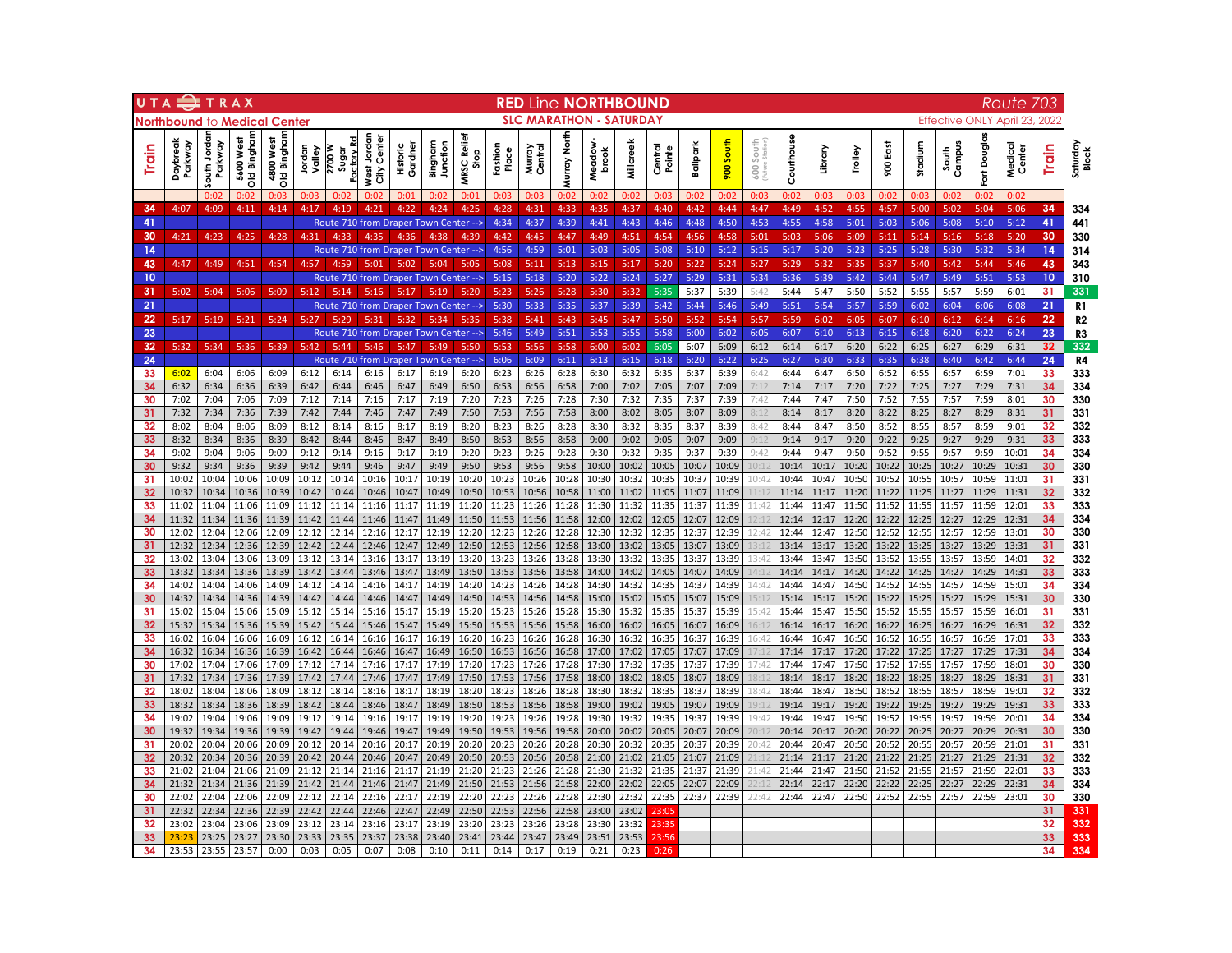|          | UTA TRAX                       |                             |                      |                |                |                |                |                |                |                                                    |                |                   |                  | RED Line SOUTHBOUND                   |                   |                  |                   |                        |                                                               |                     |                            |                              |                  |                              |                             |                                | <u>Route</u>        | 703      |                   |
|----------|--------------------------------|-----------------------------|----------------------|----------------|----------------|----------------|----------------|----------------|----------------|----------------------------------------------------|----------------|-------------------|------------------|---------------------------------------|-------------------|------------------|-------------------|------------------------|---------------------------------------------------------------|---------------------|----------------------------|------------------------------|------------------|------------------------------|-----------------------------|--------------------------------|---------------------|----------|-------------------|
|          | Southbound to Davbreak Parkway |                             |                      |                |                |                |                |                |                |                                                    |                |                   |                  | <b>SLC MARATHON - SATURDAY</b>        |                   |                  |                   |                        |                                                               |                     |                            |                              |                  |                              |                             | <b>Effective ONLY April 23</b> |                     | 202'     |                   |
| Train    | Medical<br>Center              | <b>Douglas</b><br><u>ទ្</u> | Campu<br>South       | Stadium        | 900 East       | Trolley        | Library        | Courthouse     | 600 South      | South<br>8                                         | Ballpark       | Central<br>Pointe | <b>Millcreel</b> | Meadow                                | ğ<br><b>Spart</b> | Centra<br>Murray | Fashion           | Relief<br>Stop<br>MRSC | Junction<br>Bingham                                           | Gardner<br>Historic | West Jordan<br>City Center | Factory Rd<br>2700W<br>sugar | Jordan<br>Valley | mphghaid biC<br>West<br>4800 | Old Bingham<br>West<br>5600 | outh Jordan<br>Parkway         | Daybreak<br>Parkway | Train    | Saturday<br>Block |
|          |                                | 0:01                        | 0:02                 | 0:03           | 0:03           | 0:02           | 0:02           | 0:03           | 0:02           | 0:03                                               | 0:02           | 0:02              | 0:03             | 0:02                                  | 0:02              | 0:02             | 0:04              | 0:01                   | 0:03                                                          | 0:01                | 0:02                       | 0:02                         | 0:02             | 0:03                         | 0:02                        | 0:02                           | 0:02                |          |                   |
| 34       |                                |                             |                      |                |                |                |                |                |                | Pull-out from JRRSC -->                            |                | 3:14              | 3:17             | 3:19                                  | 3:21              | 3:23             | 3:27              | 3:28                   | 3:31                                                          | 3:32                | 3:34                       | 3:36                         | 3:38             | 3:41                         | 3:43                        | 3:45                           | 3:47                | 34       | 334               |
| 30<br>41 |                                |                             |                      |                |                |                |                |                |                | <b>Pull-out from JRRSC</b>                         |                | 3:28<br>3:35      | 3:31<br>3:38     | 3:33<br>3:40                          | 3:35<br>3:42      | 3:37<br>3:44     | 3:41<br>3:47      | 3:42                   | 3:45                                                          | 3:46                | 3:48                       | 3:50                         | 3:52             | 3:55                         | 3:57                        | 3:59                           | 4:01                | 30<br>41 | 330<br>341        |
| 43       |                                |                             |                      |                |                |                |                |                |                | Pull-out from JRRSC --><br>Pull-out from JRRSC --> |                | 3:59              | 4:02             | 4:04                                  | 4:06              | 4:08             | 4:12              | 4:13                   | To Draper Town Center --><br>4:16                             | 4:17                | 4:19                       | 4:21                         | 4:23             | 4:26                         | 4:28                        | 4:30                           | 4:32                | 43       | 343               |
| 31       |                                |                             |                      |                |                |                |                |                |                | <b>Pull-out from JRRSO</b>                         |                | 4:14              | 4:17             | 4:19                                  | 4:21              | 4:23             | 4:27              | 4:28                   | 4:31                                                          | 4:32                | 4:34                       | 4:36                         | 4:38             | 4:41                         | 4:43                        | 4:45                           | 4:47                | 31       | 331               |
| 22       |                                |                             |                      |                |                |                |                |                |                | <b>Pull-out from JRRSC</b>                         |                | 4:29              | 4:32             | 4:34                                  | 4:36              | 4:38             | 4:42              | 4:43                   | 4:46                                                          | 4:47                | 4:49                       | 4:51                         | 4:53             | 4:56                         | 4:58                        | 5:00                           | 5:02                | 22       | R <sub>2</sub>    |
| 32       |                                |                             |                      |                |                |                |                |                |                | <b>Pull-out from JRRSC</b>                         |                | 4:44              | 4:47             | 4:49                                  | 4:51              | 4:53             | 4:57              | 4:58                   | 5:01                                                          | 5:02                | 5:04                       | 5:06                         | 5:08             | 5:11                         | 5:13                        | 5:15                           | 5:17                | 32       | 332               |
| 33<br>41 | 5:17                           | 5:18                        | 5:20                 | 5:23           | 5:26           | 5:28           | 5:30           | 5:33           | 5:35           | 5:37                                               | 5:39           | 5:15<br>5:41      | 5:18             | 5:20<br><b>To West Valley Central</b> | 5:22              | 5:24<br>-->      | 5:28              | 5:29                   | 5:32                                                          | 5:33                | 5:35                       | 5:37                         | 5:39             | 5:42                         | 5:44                        | 5:46                           | 5:48                | 33<br>41 | 333<br>441        |
| 34       | 5:20                           | 5:21                        | 5:23                 | 5:26           | 5:29           | 5:31           | 5:33           | 5:36           | 5:38           | 5:41                                               | 5:43           | 5:45              | 5:48             | 5:50                                  | 5:52              | 5:54             | 5:58              | 5:59                   | 6:02                                                          | 6:03                | 6:05                       | 6:07                         | 6:09             | 6:12                         | 6:14                        | 6:16                           | 6:18                | 34       | 334               |
| 14       | 5:41                           | 5:42                        | 5:44                 | 5:47           | 5:50           | 5:52           | 5:54           | 5:57           | 5:59           | 6:02                                               | 6:04           | 6:06              | 6:09             | 6:11                                  | 6:13              | 6:15             | 6:18              |                        | Route 710 to Draper Town Center -->                           |                     |                            |                              |                  |                              |                             |                                |                     | 14       | 314               |
| 30       | 5:46                           | 5:47                        | 5:49                 | 5:53           | 5:56           | 5:59           | 6:01           | 6:05           | 6:08           | 6:11                                               | 6:13           | 6:15              | 6:18             | 6:20                                  | 6:22              | 6:24             | 6:28              | 6:29                   | 6:32                                                          | 6:33                | 6:35                       | 6:37                         | 6:39             | 6:42                         | 6:44                        | 6:46                           | 6:48                | 30       | 330               |
| 43       | 5:52                           | 5:53                        | 5:55                 | 5:58           | 6:01           | 6:03           | 6:05           | 6:08           | 6:10           | 6:13                                               | 6:15           | 6:17              | Pull in          |                                       | to JRRSC, cut 2   |                  | cars, prepare for |                        | Train 43 pull out                                             |                     |                            |                              |                  |                              |                             |                                |                     | 43       | 343               |
| 10<br>21 | 6:08<br>6:15                   | 6:09<br>5:53                | 6:11<br>5:55         | 6:14<br>5:58   | 6:17<br>6:01   | 6:19<br>6:03   | 6:21<br>6:05   | 6:24<br>6:08   | 6:26<br>6:10   | 6:29<br>6:13                                       | 6:31<br>6:15   | 6:33<br>6:17      | 6:36<br>6:20     | 6:38<br>6:22                          | 6:40<br>6:24      | 6:45<br>6:26     | 6:48<br>6:30      |                        | Route 710 to Draper Town Center --><br><b>Pull in to MRSC</b> |                     |                            |                              |                  |                              |                             |                                |                     | 10<br>21 | 310<br>R1         |
| 22       | 6:23                           | 6:24                        | 6:26                 | 6:29           | 6:32           | 6:34           | 6:36           | 6:39           | 6:41           | 6:44                                               | 6:46           | 6:48              | Pull in          | to JRRSC                              |                   |                  |                   |                        |                                                               |                     |                            |                              |                  |                              |                             |                                |                     | 22       | R2                |
| 23       | 6:34                           | 6:35                        | 6:37                 | 6:40           | 6:43           | 6:45           | 6:47           | 6:50           | 6:52           | 6:55                                               | 6:57           | 6:59              | 7:02             | 7:04                                  | 7:06              | 7:08             | 7:12              |                        | Pull in to MRSC                                               |                     |                            |                              |                  |                              |                             |                                |                     | 23       | R <sub>3</sub>    |
| 24       | 6:54                           | 6:55                        | 6:57                 | 7:00           | 7:03           | 7:05           | 7:07           | 7:10           | 7:12           | 7:15                                               | 7:17           | 7:19              | 7:22             | 7:24                                  | 7:26              | 7:28             | 7:32              |                        | Pull in to MRSO                                               |                     |                            |                              |                  |                              |                             |                                |                     | 24       | R <sub>4</sub>    |
| 31<br>32 | 6:20<br>6:50                   | 6:21                        | 6:23<br>6:53         | 6:26           | 6:29<br>6:59   | 6:31           | 6:33<br>7:03   | 6:36<br>7:06   | 6:38<br>7:08   | 6:41<br>7:11                                       | 6:43<br>7:13   | 6:45<br>7:15      | 6:48<br>7:18     | 6:50                                  | 6:52<br>7:22      | 6:54<br>7:24     | 6:58<br>7:28      | 6:59<br>7:29           | 7:02<br>7:32                                                  | 7:03<br>7:33        | 7:05                       | 7:07<br>7:37                 | 7:09             | 7:12<br>7:42                 | 7:14<br>7:44                | 7:16<br>7:46                   | 7:18<br>7:48        | 31       | 331<br>332        |
| 33       | 7:20                           | 6:51<br>7:21                | 7:23                 | 6:56<br>7:26   | 7:29           | 7:01<br>7:31   | 7:33           | 7:36           | 7:38           | 7:41                                               | 7:43           | 7:45              | 7:48             | 7:20<br>7:50                          | 7:52              | 7:54             | 7:58              | 7:59                   | 8:02                                                          | 8:03                | 7:35<br>8:05               | 8:07                         | 7:39<br>8:09     | 8:12                         | 8:14                        | 8:16                           | 8:18                | 32<br>33 | 333               |
| 34       | 7:50                           | 7:51                        | 7:53                 | 7:56           | 7:59           | 8:01           | 8:03           | 8:06           | 8:08           | 8:11                                               | 8:13           | 8:15              | 8:18             | 8:20                                  | 8:22              | 8:24             | 8:28              | 8:29                   | 8:32                                                          | 8:33                | 8:35                       | 8:37                         | 8:39             | 8:42                         | 8:44                        | 8:46                           | 8:48                | 34       | 334               |
| 30       | 8:20                           | 8:21                        | 8:23                 | 8:26           | 8:29           | 8:31           | 8:33           | 8:36           | 8:38           | 8:41                                               | 8:43           | 8:45              | 8:48             | 8:50                                  | 8:52              | 8:54             | 8:58              | 8:59                   | 9:02                                                          | 9:03                | 9:05                       | 9:07                         | 9:09             | 9:12                         | 9:14                        | 9:16                           | 9:18                | 30       | 330               |
| 31       | 8:50                           | 8:51                        | 8:53                 | 8:56           | 8:59           | 9:01           | 9:03           | 9:06           | 9:08           | 9:11                                               | 9:13           | 9:15              | 9:18             | 9:20                                  | 9:22              | 9:24             | 9:28              | 9:29                   | 9:32                                                          | 9:33                | 9:35                       | 9:37                         | 9:39             | 9:42                         | 9:44                        | 9:46                           | 9:48                | 31       | 331               |
| 32<br>33 | 9:20<br>9:50                   | 9:21                        | 9:23<br>9:53         | 9:26<br>9:56   | 9:29<br>9:59   | 9:31           | 9:33           | 9:36<br>10:06  | 9:38<br>10:08  | 9:41<br>10:11                                      | 9:43<br>10:13  | 9:45<br>10:15     | 9:48<br>10:18    | 9:50<br>10:20                         | 9:52<br>10:22     | 9:54<br>10:24    | 9:58<br>10:28     | 9:59<br>10:29          | 10:02<br>10:32                                                | 10:03<br>10:33      | 10:05<br>10:35             | 10:07<br>10:37               | 10:09<br>10:39   | 10:12<br>10:42               | 10:14<br>10:44              | 10:16<br>10:46                 | 10:18<br>10:48      | 32<br>33 | 332<br>333        |
| 34       | 10:20                          | 9:51<br>10:21               | 10:23                | 10:26          | 10:29          | 10:01<br>10:31 | 10:03<br>10:33 | 10:36          | 10:38          | 10:41                                              | 10:43          | 10:45             | 10:48            | 10:50                                 | 10:52             | 10:54            | 10:58             | 10:59                  | 11:02                                                         | 11:03               | 11:05                      | 11:07                        | 11:09            | 11:12                        | 11:14                       | 11:16                          | 11:18               | 34       | 334               |
| 30       | 10:50                          | 10:51                       | 10:53                | 10:56          | 10:59          | 11:01          | 11:03          | 11:06          |                | 11:11                                              | 11:13          | 11:15             | 11:18            | 11:20                                 | 11:22             | 11:24            | 11:28             | 11:29                  | 11:32                                                         | 11:33               | 11:35                      | 11:37                        | 11:39            | 11:42                        | 11:44                       | 11:46                          | 11:48               | 30       | 330               |
| 31       | 11:20                          | 11:21                       | 11:23                | 11:26          | 11:29          | 11:31          | 11:33          | 11:36          | 11:38          | 11:41                                              | 11:43          | 11:45             | 11:48            | 11:50                                 | 11:52             | 11:54            | 11:58             | 11:59                  | 12:02                                                         | 12:03               | 12:05                      | 12:07                        | 12:09            | 12:12                        | 12:14                       | 12:16                          | 12:18               | 31       | 331               |
| 32       | 11:50                          | 11:51                       | 11:53                | 11:56          | 11:59          | 12:01          | 12:03          | 12:06          |                | 12:11                                              | 12:13          | 12:15             | 12:18            | 12:20                                 | 12:22             | 12:24            | 12:28             | 12:29                  | 12:32                                                         | 12:33               | 12:35                      | 12:37                        | 12:39            | 12:42                        | 12:44                       | 12:46                          | 12:48               | 32       | 332               |
| 33<br>34 | 12:20<br>12:50                 | 12:51                       | 12:21 12:23<br>12:53 | 12:26<br>12:56 | 12:29<br>12:59 | 12:31<br>13:01 | 12:33<br>13:03 | 12:36<br>13:06 | 12:38<br>3.08  | 12:41<br>13:11                                     | 12:43<br>13:13 | 12:45<br>13:15    | 12:48<br>13:18   | 12:50<br>13:20                        | 12:52<br>13:22    | 12:54<br>13:24   | 12:58<br>13:28    | 12:59<br>13:29         | 13:02<br>13:32                                                | 13:03<br>13:33      | 13:05<br>13:35             | 13:07<br>13:37               | 13:09<br>13:39   | 13:12<br>13:42               | 13:14<br>13:44              | 13:16<br>13:46                 | 13:18<br>13:48      | 33<br>34 | 333<br>334        |
| 30       | 13:20                          | 13:21                       | 13:23                | 13:26          | 13:29          | 13:31          | 13:33          | 13:36          | 13:38          | 13:41                                              | 13:43          | 13:45             | 13:48            | 13:50                                 | 13:52             | 13:54            | 13:58             | 13:59                  | 14:02                                                         | 14:03               | 14:05                      | 14:07                        | 14:09            | 14:12                        | 14:14                       | 14:16                          | 14:18               | 30       | 330               |
| 31       | 13:50                          | 13:51                       | 13:53                | 13:56          | 13:59          | 14:01          | 14:03          | 14:06          | 4:08           | 14:11                                              | 14:13          | 14:15             | 14:18            | 14:20                                 | 14:22             | 14:24            | 14:28             | 14:29                  | 14:32                                                         | 14:33               | 14:35                      | 14:37                        | 14:39            | 14:42                        | 14:44                       | 14:46                          | 14:48               | 31       | 331               |
| 32       | 14:20                          | 14:21                       | 14:23                | 14:26          | 14:29          | 14:31          | 14:33          | 14:36          | 4:38           | 14:41                                              | 14:43          | 14:45             | 14:48            | 14:50                                 | 14:52             | 14:54            | 14:58             | 14:59                  | 15:02                                                         | 15:03               | 15:05                      | 15:07                        | 15:09            | 15:12                        | 15:14                       | 15:16                          | 15:18               | 32       | 332               |
| 33<br>34 | 14:50<br>15:20                 | 14:51<br>15:21              | 14:53<br>15:23       | 14:56<br>15:26 | 14:59<br>15:29 | 15:01<br>15:31 | 15:03<br>15:33 | 15:06<br>15:36 | .5:08<br>15:38 | 15:11<br>15:41                                     | 15:13<br>15:43 | 15:15<br>15:45    | 15:18<br>15:48   | 15:20<br>15:50                        | 15:22<br>15:52    | 15:24<br>15:54   | 15:28<br>15:58    | 15:29<br>15:59         | 15:32<br>16:02                                                | 15:33<br>16:03      | 15:35<br>16:05             | 15:37<br>16:07               | 15:39<br>16:09   | 15:42<br>16:12               | 15:44<br>16:14              | 15:46<br>16:16                 | 15:48<br>16:18      | 33<br>34 | 333<br>334        |
| 30       | 15:50                          | 15:51                       | 15:53                | 15:56          | 15:59          | 16:01          | 16:03          | 16:06          | .6:08          | 16:11                                              | 16:13          | 16:15             | 16:18            | 16:20                                 | 16:22             | 16:24            | 16:28             | 16:29                  | 16:32                                                         | 16:33               | 16:35                      | 16:37                        | 16:39            | 16:42                        | 16:44                       | 16:46                          | 16:48               | 30       | 330               |
| 31       | 16:20                          | 16:21                       | 16:23                | 16:26          | 16:29          | 16:31          | 16:33          | 16:36          | 16:38          | 16:41                                              | 16:43          | 16:45             | 16:48            | 16:50                                 | 16:52             | 16:54            | 16:58             | 16:59                  | 17:02                                                         | 17:03               | 17:05                      | 17:07                        | 17:09            | 17:12                        | 17:14                       | 17:16                          | 17:18               | 31       | 331               |
| 32       | 16:50                          | 16:51                       | 16:53                | 16:56          | 16:59          | 17:01          | 17:03          | 17:06          | 17:08          | 17:11                                              | 17:13          | 17:15             | 17:18            | 17:20                                 | 17:22             | 17:24            | 17:28             | 17:29                  | 17:32                                                         | 17:33               | 17:35                      | 17:37                        | 17:39            | 17:42                        | 17:44                       | 17:46                          | 17:48               | 32       | 332               |
| 33       | 17:20                          | 17:21                       | 17:23                | 17:26          | 17:29          | 17:31          | 17:33          | 17:36          | .7:38          | 17:41                                              | 17:43          | 17:45             | 17:48            | 17:50                                 | 17:52             | 17:54            | 17:58             | 17:59                  | 18:02                                                         | 18:03               | 18:05                      | 18:07                        | 18:09            | 18:12                        | 18:14                       | 18:16                          | 18:18               | 33       | 333               |
| 34<br>30 | 17:50<br>18:20                 | 17:51<br>18:21              | 17:53<br>18:23       | 17:56<br>18:26 | 17:59<br>18:29 | 18:01<br>18:31 | 18:03<br>18:33 | 18:06<br>18:36 | 18:08<br>18:38 | 18:11<br>18:41                                     | 18:13<br>18:43 | 18:15<br>18:45    | 18:18<br>18:48   | 18:20<br>18:50                        | 18:22<br>18:52    | 18:24<br>18:54   | 18:28<br>18:58    | 18:29<br>18:59         | 18:32<br>19:02                                                | 18:33<br>19:03      | 18:35<br>19:05             | 18:37<br>19:07               | 18:39<br>19:09   | 18:42<br>19:12               | 18:44<br>19:14              | 18:46<br>19:16                 | 18:48<br>19:18      | 34<br>30 | 334<br>330        |
| 31       | 18:50                          | 18:51                       | 18:53                | 18:56          | 18:59          | 19:01          | 19:03          | 19:06          | 9:08           | 19:11                                              | 19:13          | 19:15             | 19:18            | 19:20                                 | 19:22             | 19:24            | 19:28             | 19:29                  | 19:32                                                         | 19:33               | 19:35                      | 19:37                        | 19:39            | 19:42                        | 19:44                       | 19:46                          | 19:48               | 31       | 331               |
| 32       | 19:20                          | 19:21                       | 19:23                | 19:26          | 19:29          | 19:31          | 19:33          | 19:36          | 19:38          | 19:41                                              | 19:43          | 19:45             | 19:48            | 19:50                                 | 19:52             | 19:54            | 19:58             | 19:59                  | 20:02                                                         | 20:03               | 20:05                      | 20:07                        | 20:09            | 20:12                        | 20:14                       | 20:16                          | 20:18               | 32       | 332               |
| 33       | 19:50                          | 19:51                       | 19:53                | 19:56          | 19:59          | 20:01          | 20:03          | 20:06          |                | 20:11                                              | 20:13          | 20:15             | 20:18            | 20:20                                 | 20:22             | 20:24            | 20:28             | 20:29                  | 20:32                                                         | 20:33               | 20:35                      | 20:37                        | 20:39            | 20:42                        | 20:44                       | 20:46                          | 20:48               | 33       | 333               |
| 34       | 20:20                          | 20:21                       | 20:23                | 20:26          | 20:29          | 20:31          | 20:33          | 20:36          | 20:38          | 20:41                                              | 20:43          | 20:45             | 20:48            | 20:50                                 | 20:52             | 20:54            | 20:58             | 20:59                  | 21:02                                                         | 21:03               | 21:05                      | 21:07                        | 21:09            | 21:12                        | 21:14                       | 21:16                          | 21:18               | 34       | 334               |
| 30<br>31 | 20:50<br>21:20                 | 20:51<br>21:21              | 20:53<br>21:23       | 20:56<br>21:26 | 20:59<br>21:29 | 21:01<br>21:31 | 21:03<br>21:33 | 21:06<br>21:36 | 21:38          | 21:11<br>21:41                                     | 21:13<br>21:43 | 21:15<br>21:45    | 21:18<br>21:48   | 21:20<br>21:50                        | 21:22<br>21:52    | 21:24<br>21:54   | 21:28<br>21:58    | 21:29<br>21:59         | 21:32<br>22:02                                                | 21:33<br>22:03      | 21:35<br>22:05             | 21:37<br>22:07               | 21:39<br>22:09   | 21:42<br>22:12               | 21:44<br>22:14              | 21:46<br>22:16                 | 21:48<br>22:18      | 30<br>31 | 330<br>331        |
| 32       | 21:50                          | 21:51                       | 21:53                | 21:56          | 21:59          | 22:01          | 22:03          | 22:06          | 2:08           | 22:11                                              | 22:13          | 22:15             | 22:18            | 22:20                                 | 22:22             | 22:24            | 22:28             | 22:29                  | 22:32                                                         | 22:33               | 22:35                      | 22:37                        | 22:39            | 22:42                        | 22:44                       | 22:46                          | 22:48               | 32       | 332               |
| 33       | 22:20                          | 22:21                       | 22:23                | 22:26          | 22:29          | 22:31          | 22:33          | 22:36          | 22:38          | 22:41                                              | 22:43          | 22:45             | 22:48            | 22:50                                 | 22:52             | 22:54            | 22:58             | 22:59                  | 23:02                                                         | 23:03               | 23:05                      | 23:07                        | 23:09            | 23:12                        | 23:14                       | 23:16                          | 23:18               | 33       | 333               |
|          | 22:50                          | 22:51                       | 22:53                | 22:56          | 22:59          | 23:01          | 23:03          | 23:06          |                | 23:11                                              | 23:13          | 23:15             | 23:18            |                                       | 23:20 23:22       | 23:24            | 23:28             | 23:29                  | 23:32                                                         | 23:33               | 23:35                      | 23:37                        | 23:39            | 23:42                        | 23:44                       | 23:46                          | 23:48               | 34       | 334               |
| 30       | 23:20                          | 23:21                       | 23:23                | 23:26          | 23:29          | 23:31          | 23:33          | 23:36          | 23.38          | 23:41                                              | 23:43          |                   |                  |                                       |                   |                  |                   |                        |                                                               |                     |                            |                              |                  |                              |                             |                                |                     | 30       | 330               |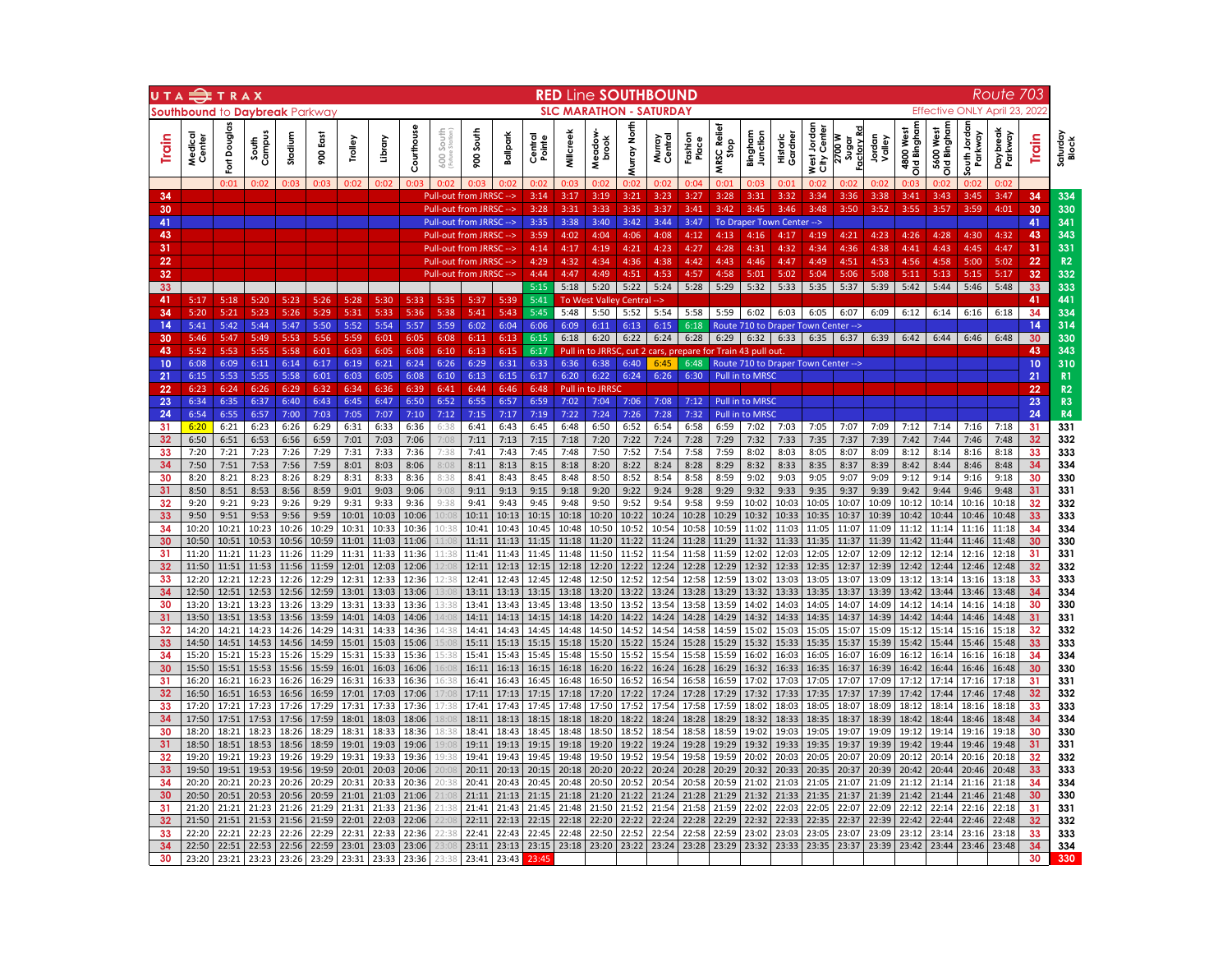|              |                        |                |                     |                | UTA TRAX<br><b>GREEN Line NORTHBOUND</b><br>Route 704<br><b>SLC MARATHON - SATURDAY</b><br>Northbound to Airport<br>Effective ONLY April 23, 2022 |                   |                |                |                |                |                              |                |                  |                |                   |                           |                |                |                                  |                |          |                   |
|--------------|------------------------|----------------|---------------------|----------------|---------------------------------------------------------------------------------------------------------------------------------------------------|-------------------|----------------|----------------|----------------|----------------|------------------------------|----------------|------------------|----------------|-------------------|---------------------------|----------------|----------------|----------------------------------|----------------|----------|-------------------|
|              |                        |                |                     |                |                                                                                                                                                   |                   |                |                |                |                |                              |                |                  |                |                   |                           |                |                |                                  |                |          |                   |
| <b>Train</b> | West Valley<br>Central | Decker Lake    | Redwood<br>Junction | River Trail    | Relief<br>JRSC Rel<br>Stop                                                                                                                        | Central<br>Pointe | Ballpark       | South<br>86    | 600 South      | Courthouse     | Gallivan<br>Plaza            | City Center    | Temple<br>Square | Arena          | Guadalupe<br>NTB) | Jackson/<br><b>Euclid</b> | Fairpark       | Power          | lemple<br>M 076<br>$\frac{1}{2}$ | Airport        | Train    | Saturday<br>Block |
|              |                        | 0:03           | 0:02                | 0:03           | 0:01                                                                                                                                              | 0:03              | 0:02           | 0:02           | 0:03           | 0:02           | 0:02                         | 0:02           | 0:02             | 0:02           | 0:02              | 0:02                      | 0:02           | 0:01           | 0:03                             | 0:06           |          |                   |
| 40           |                        |                |                     |                |                                                                                                                                                   | 5:52              | 5:54           | 5:56           | 5:59           | 6:01           | 6:03                         | 6:05           | 6:07             | 6:09           | 6:11              | 6:13                      | 6:15           | 6:16           | 6:19                             | 6:25           | 40       | 340               |
| 41           | 6:10                   | 6:13           | 6:15                | 6:18           | 6:19                                                                                                                                              | 6:22              | 6:24           | 6:26           | 6:29           | 6:31           | 6:33                         | 6:35           | 6:37             | 6:39           | 6:41              | 6:43                      | 6:45           | 6:46           | 6:49                             | 6:55           | 41       | 341               |
| 42           | 6:40                   | 6:43           | 6:45                | 6:48           | 6:49                                                                                                                                              | 6:52              | 6:54           | 6:56           | 6:59           | 7:01           | 7:03                         | 7:05           | 7:07             | 7:09           | 7:11              | 7:13                      | 7:15           | 7:16           | 7:19                             | 7:25           | 42       | 342               |
| 43           | 7:10<br>7:40           | 7:13<br>7:43   | 7:15                | 7:18           | 7:19                                                                                                                                              | 7:22<br>7:52      | 7:24<br>7:54   | 7:26<br>7:56   | 7:29<br>7:59   | 7:31<br>8:01   | 7:33                         | 7:35<br>8:05   | 7:37             | 7:39           | 7:41              | 7:43                      | 7:45<br>8:15   | 7:46<br>8:16   | 7:49                             | 7:55           | 43<br>40 | 343               |
| 40<br>41     | 8:10                   | 8:13           | 7:45<br>8:15        | 7:48<br>8:18   | 7:49<br>8:19                                                                                                                                      | 8:22              | 8:24           | 8:26           | 8:29           | 8:31           | 8:03<br>8:33                 | 8:35           | 8:07<br>8:37     | 8:09<br>8:39   | 8:11<br>8:41      | 8:13<br>8:43              | 8:45           | 8:46           | 8:19<br>8:49                     | 8:25<br>8:55   | 41       | 344<br>340        |
| 42           | 8:40                   | 8:43           | 8:45                | 8:48           | 8:49                                                                                                                                              | 8:52              | 8:54           | 8:56           | 8:59           | 9:01           | 9:03                         | 9:05           | 9:07             | 9:09           | 9:11              | 9:13                      | 9:15           | 9:16           | 9:19                             | 9:25           | 42       | 341               |
| 43           | 9:10                   | 9:13           | 9:15                | 9:18           | 9:19                                                                                                                                              | 9:22              | 9:24           | 9:26           | 9:29           | 9:31           | 9:33                         | 9:35           | 9:37             | 9:39           | 9:41              | 9:43                      | 9:45           | 9:46           | 9:49                             | 9:55           | 43       | 342               |
| 40           | 9:40                   | 9:43           | 9:45                | 9:48           | 9:49                                                                                                                                              | 9:52              | 9:54           | 9:56           | 9:59           | 10:01          | 10:03                        | 10:05          | 10:07            | 10:09          | 10:11             | 10:13                     | 10:15          | 10:16          | 10:19                            | 10:25          | 40       | 343               |
| 41           | 10:10                  | 10:13          | 10:15               | 10:18          | 10:19                                                                                                                                             | 10:22             | 10:24          | 10:26          | 10:29          | 10:31          | 10:33                        | 10:35          | 10:37            | 10:39          | 10:41             | 10:43                     | 10:45          | 10:46          | 10:49                            | 10:55          | 41       | 344               |
| 42           | 10:40                  | 10:43          | 10:45               | 10:48          | 10:49                                                                                                                                             | 10:52             | 10:54          | 10:56          | 10:59          | 11:01          | 11:03                        | 11:05          | 11:07            | 11:09          | 11:11             | 11:13                     | 11:15          | 11:16          | 11:19                            | 11:25          | 42       | 340               |
| 43           | 11:10                  | 11:13          | 11:15               | 11:18          | 11:19                                                                                                                                             | 11:22             | 11:24          | 11:26          | 11:29          | 11:31          | 11:33                        | 11:35          | 11:37            | 11:39          | 11:41             | 11:43                     | 11:45          | 11:46          | 11:49                            | 11:55          | 43       | 341               |
| 40           | 11:40                  | 11:43          | 11:45               | 11:48          | 11:49                                                                                                                                             | 11:52             | 11:54          | 11:56          | 11:59          | 12:01          | 12:03                        | 12:05          | 12:07            | 12:09          | 12:11             | 12:13                     | 12:15          | 12:16          | 12:19                            | 12:25          | 40       | 342               |
| 41           | 12:10                  | 12:13          | 12:15               | 12:18          | 12:19                                                                                                                                             | 12:22             | 12:24          | 12:26          | 12:29          | 12:31          | 12:33                        | 12:35          | 12:37            | 12:39          | 12:41             | 12:43                     | 12:45          | 12:46          | 12:49                            | 12:55          | 41       | 343               |
| 42           | 12:40                  | 12:43          | 12:45               | 12:48          | 12:49                                                                                                                                             | 12:52             | 12:54          | 12:56          | 12:59          | 13:01          | 13:03                        | 13:05          | 13:07            | 13:09          | 13:11             | 13:13                     | 13:15          | 13:16          | 13:19                            | 13:25          | 42       | 344               |
| 43           | 13:10                  | 13:13          | 13:15               | 13:18          | 13:19                                                                                                                                             | 13:22             | 13:24          | 13:26          | 13:29          | 13:31          | 13:33                        | 13:35          | 13:37            | 13:39          | 13:41             | 13:43                     | 13:45          | 13:46          | 13:49                            | 13:55          | 43       | 340               |
| 40           | 13:40                  | 13:43          | 13:45               | 13:48          | 13:49                                                                                                                                             | 13:52             | 13:54          | 13:56          | 13:59          | 14:01          | 14:03                        | 14:05          | 14:07            | 14:09          | 14:11             | 14:13                     | 14:15          | 14:16          | 14:19                            | 14:25          | 40       | 341               |
| 41           | 14:10                  | 14:13          | 14:15               | 14:18          | 14:19                                                                                                                                             | 14:22             | 14:24          | 14:26          | 14:29          | 14:31          | 14:33                        | 14:35          | 14:37            | 14:39          | 14:41             | 14:43                     | 14:45          | 14:46          | 14:49                            | 14:55          | 41<br>42 | 342               |
| 42<br>43     | 14:40<br>15:10         | 14:43<br>15:13 | 14:45<br>15:15      | 14:48<br>15:18 | 14:49<br>15:19                                                                                                                                    | 14:52<br>15:22    | 14:54<br>15:24 | 14:56<br>15:26 | 14:59<br>15:29 | 15:01<br>15:31 | 15:03<br>15:33               | 15:05<br>15:35 | 15:07<br>15:37   | 15:09<br>15:39 | 15:11<br>15:41    | 15:13<br>15:43            | 15:15<br>15:45 | 15:16<br>15:46 | 15:19<br>15:49                   | 15:25<br>15:55 | 43       | 343<br>344        |
| 40           | 15:40                  | 15:43          | 15:45               | 15:48          | 15:49                                                                                                                                             | 15:52             | 15:54          | 15:56          | 15:59          | 16:01          | 16:03                        | 16:05          | 16:07            | 16:09          | 16:11             | 16:13                     | 16:15          | 16:16          | 16:19                            | 16:25          | 40       | 340               |
| 41           | 16:10                  | 16:13          | 16:15               | 16:18          | 16:19                                                                                                                                             | 16:22             | 16:24          | 16:26          | 16:29          | 16:31          | 16:33                        | 16:35          | 16:37            | 16:39          | 16:41             | 16:43                     | 16:45          | 16:46          | 16:49                            | 16:55          | 41       | 341               |
| 42           | 16:40                  | 16:43          | 16:45               | 16:48          | 16:49                                                                                                                                             | 16:52             | 16:54          | 16:56          | 16:59          | 17:01          | 17:03                        | 17:05          | 17:07            | 17:09          | 17:11             | 17:13                     | 17:15          | 17:16          | 17:19                            | 17:25          | 42       | 342               |
| 43           | 17:10                  | 17:13          | 17:15               | 17:18          | 17:19                                                                                                                                             | 17:22             | 17:24          | 17:26          | 17:29          | 17:31          | 17:33                        | 17:35          | 17:37            | 17:39          | 17:41             | 17:43                     | 17:45          | 17:46          | 17:49                            | 17:55          | 43       | 343               |
| 40           | 17:40                  | 17:43          | 17:45               | 17:48          | 17:49                                                                                                                                             | 17:52             | 17:54          | 17:56          | 17:59          | 18:01          | 18:03                        | 18:05          | 18:07            | 18:09          | 18:11             | 18:13                     | 18:15          | 18:16          | 18:19                            | 18:25          | 40       | 344               |
| 41           | 18:10                  | 18:13          | 18:15               | 18:18          | 18:19                                                                                                                                             | 18:22             | 18:24          | 18:26          | 18:29          | 18:31          | 18:33                        | 18:35          | 18:37            | 18:39          | 18:41             | 18:43                     | 18:45          | 18:46          | 18:49                            | 18:55          | 41       | 340               |
| 42           | 18:40                  | 18:43          | 18:45               | 18:48          | 18:49                                                                                                                                             | 18:52             | 18:54          | 18:56          | 18:59          | 19:01          | 19:03                        | 19:05          | 19:07            | 19:09          | 19:11             | 19:13                     | 19:15          | 19:16          | 19:19                            | 19:25          | 42       | 341               |
| 43           | 19:10                  | 19:13          | 19:15               | 19:18          | 19:19                                                                                                                                             | 19:22             | 19:24          | 19:26          | 19:29          | 19:31          | 19:33                        | 19:35          | 19:37            | 19:39          | 19:41             | 19:43                     | 19:45          | 19:46          | 19:49                            | 19:55          | 43       | 342               |
| 40           | 19:40                  | 19:43          | 19:45               | 19:48          | 19:49                                                                                                                                             | 19:52             | 19:54          | 19:56          | 19:59          | 20:01          | 20:03                        | 20:05          | 20:07            | 20:09          | 20:11             | 20:13                     | 20:15          | 20:16          | 20:19                            | 20:25          | 40       | 343               |
| 41           | 20:10                  | 20:13          | 20:15               | 20:18          | 20:19                                                                                                                                             | 20:22             | 20:24          | 20:26          | 20:29          | 20:31          | 20:33                        | 20:35          | 20:37            | 20:39          | 20:41             | 20:43                     | 20:45          | 20:46          | 20:49                            | 20:55          | 41       | 344               |
| 42           | 20:40                  | 20:43<br>21:13 | 20:45               | 20:48          | 20:49<br>21:19                                                                                                                                    | 20:52<br>21:22    | 20:54<br>21:24 | 20:56          | 20:59          | 21:01          | 21:03                        | 21:05          | 21:07            | 21:09<br>21:39 | 21:11             | 21:13                     | 21:15          | 21:16          | 21:19                            | 21:25<br>21:55 | 42<br>43 | 340               |
| 43<br>40     | 21:10<br>21:40         | 21:43          | 21:15<br>21:45      | 21:18<br>21:48 | 21:49                                                                                                                                             | 21:52             | 21:54          | 21:26<br>21:56 | 21:29<br>21:59 | 21:31<br>22:01 | 21:33<br>22:03               | 21:35<br>22:05 | 21:37<br>22:07   | 22:09          | 21:41<br>22:11    | 21:43<br>22:13            | 21:45<br>22:15 | 21:46<br>22:16 | 21:49<br>22:19                   | 22:25          | 40       | 341<br>342        |
| 41           | 22:10                  | 22:13          | 22:15               | 22:18          | 22:19                                                                                                                                             | 22:22             | 22:24          | 22:26          | 22:29          | 22:31          | 22:33                        | 22:35          | 22:37            | 22:39          | 22:41             | 22:43                     | 22:45          | 22:46          | 22:49                            | 22:55          | 41       | 343               |
| 42           | 22:40                  | 22:43          | 22:45               | 22:48          | 22:49                                                                                                                                             | 22:52             | 22:54          | 22:56          | 22:59          | 23:01          | 23:03                        | 23:05          | 23:07            | 23:09          | 23:11             | 23:13                     | 23:15          | 23:16          | 23:19                            | 23:25          | 42       | 344               |
| 43           | 22:58                  | 23:01          | 23:03               | 23:06          |                                                                                                                                                   |                   |                |                |                |                |                              |                |                  |                |                   |                           |                |                |                                  |                | 43       | 340               |
| 40           | 23:28                  | 23:31          | 23:33               | 23:36          |                                                                                                                                                   |                   |                |                |                |                |                              |                |                  |                |                   |                           |                |                |                                  |                | 40       | 341               |
| 41           | 23:58                  | 0:01           | 0:03                | 0:06           |                                                                                                                                                   |                   |                |                |                |                | Trips not on public schedule |                |                  |                |                   |                           |                |                |                                  |                | 41       | 342               |
| 42           | 0:28                   | 0:31           | 0:33                | 0:36           |                                                                                                                                                   |                   |                |                |                |                |                              |                |                  |                |                   |                           |                |                |                                  |                | 42       | 343               |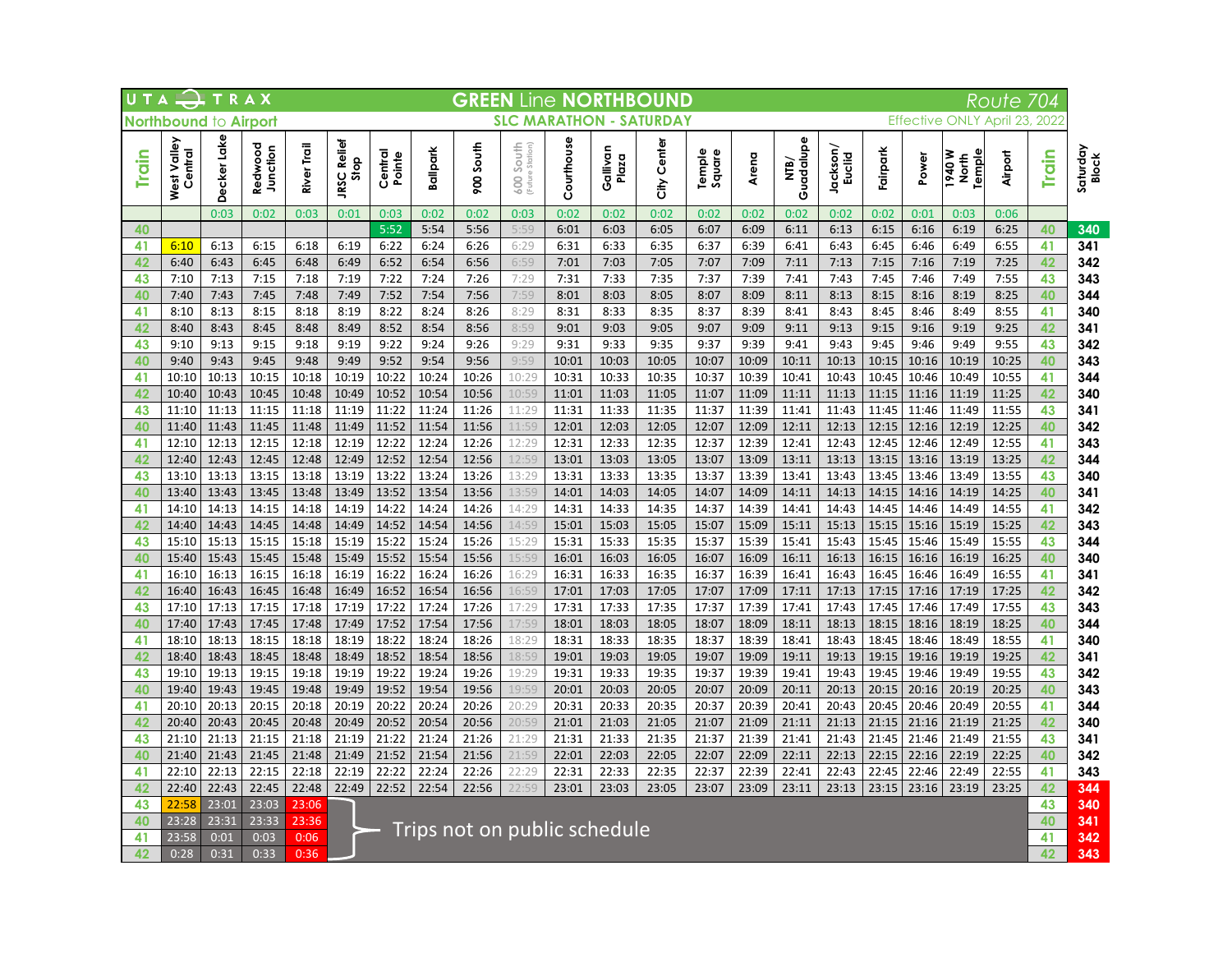| UTA          |         | $P$ T R A X              |       |                                   |                    |                   |                                  |                         |             |                   |            | <b>GREEN Line SOUTHBOUND</b>     |           |          |                   |                            |             |                       |             | Route                  | 704   |                          |
|--------------|---------|--------------------------|-------|-----------------------------------|--------------------|-------------------|----------------------------------|-------------------------|-------------|-------------------|------------|----------------------------------|-----------|----------|-------------------|----------------------------|-------------|-----------------------|-------------|------------------------|-------|--------------------------|
|              |         |                          |       | Southbound to West Valley Central |                    |                   |                                  |                         |             |                   |            | <b>SLC MARATHON - SATURDAY</b>   |           |          |                   |                            |             | <b>Effective ONLY</b> |             | April 23, 2022         |       |                          |
| <b>Train</b> | Airport | iemple<br>M 076<br>North | Power | Fairpark                          | Jackson/<br>Euclid | Guadalupe<br>NTB/ | Arena                            | lemple<br>Square        | City Center | Gallivan<br>Plaza | Courthouse | South<br>(Future Station)<br>600 | 900 South | Ballpark | Central<br>Pointe | <b>JRSC Relief</b><br>Stop | River Trail | Redwood<br>Junction   | Decker Lake | West Valley<br>Central | Train | Saturday<br><b>Block</b> |
|              |         | 0:07                     | 0:02  | 0:02                              | 0:02               | 0:02              | 0:02                             | 0:02                    | 0:02        | 0:02              | 0:02       | 0:02                             | 0:03      | 0:02     | 0:02              | 0:02                       | 0:02        | 0:02                  | 0:02        | 0:04                   |       |                          |
| 41           |         |                          |       |                                   |                    |                   |                                  | From Medical Center --> |             |                   | 5:33       | 5:35                             | 5:37      | 5:39     | 5:41              | 5:43                       | 5:45        | 5:47                  | 5:49        | 5:53                   | 41    | 341                      |
| 42           |         |                          |       |                                   |                    |                   |                                  |                         |             |                   |            |                                  |           |          |                   |                            | 6:15        | 6:17                  | 6:19        | 6:23                   | 42    | 342                      |
| 43           |         | From Medical             |       | Center, pull in to JRRSC,         |                    |                   | cut 1 car, prep for pull out --> |                         |             |                   | 6:08       | 6:10                             | 6:13      | 6:15     | 6:17              |                            | 6:45        | 6:47                  | 6:49        | 6:53                   | 43    | 343                      |
| 40           | 6:37    | 6:44                     | 6:46  | 6:48                              | 6:50               | 6:52              | 6:54                             | 6:56                    | 6:58        | 7:00              | 7:02       | 7:04                             | 7:07      | 7:09     | 7:11              | 7:13                       | 7:15        | 7:17                  | 7:19        | 7:23                   | 40    | 344                      |
| 41           | 7:07    | 7:14                     | 7:16  | 7:18                              | 7:20               | 7:22              | 7:24                             | 7:26                    | 7:28        | 7:30              | 7:32       | 7:34                             | 7:37      | 7:39     | 7:41              | 7:43                       | 7:45        | 7:47                  | 7:49        | 7:53                   | 41    | 340                      |
| 42           | 7:37    | 7:44                     | 7:46  | 7:48                              | 7:50               | 7:52              | 7:54                             | 7:56                    | 7:58        | 8:00              | 8:02       | 8:04                             | 8:07      | 8:09     | 8:11              | 8:13                       | 8:15        | 8:17                  | 8:19        | 8:23                   | 42    | 341                      |
| 43           | 8:07    | 8:14                     | 8:16  | 8:18                              | 8:20               | 8:22              | 8:24                             | 8:26                    | 8:28        | 8:30              | 8:32       | 8:34                             | 8:37      | 8:39     | 8:41              | 8:43                       | 8:45        | 8:47                  | 8:49        | 8:53                   | 43    | 342                      |
| 40           | 8:37    | 8:44                     | 8:46  | 8:48                              | 8:50               | 8:52              | 8:54                             | 8:56                    | 8:58        | 9:00              | 9:02       | 9:04                             | 9:07      | 9:09     | 9:11              | 9:13                       | 9:15        | 9:17                  | 9:19        | 9:23                   | 40    | 343                      |
| 41           | 9:07    | 9:14                     | 9:16  | 9:18                              | 9:20               | 9:22              | 9:24                             | 9:26                    | 9:28        | 9:30              | 9:32       | 9:34                             | 9:37      | 9:39     | 9:41              | 9:43                       | 9:45        | 9:47                  | 9:49        | 9:53                   | 41    | 344                      |
| 42           | 9:37    | 9:44                     | 9:46  | 9:48                              | 9:50               | 9:52              | 9:54                             | 9:56                    | 9:58        | 10:00             | 10:02      | 10:04                            | 10:07     | 10:09    | 10:11             | 10:13                      | 10:15       | 10:17                 | 10:19       | 10:23                  | 42    | 340                      |
| 43           | 10:07   | 10:14                    | 10:16 | 10:18                             | 10:20              | 10:22             | 10:24                            | 10:26                   | 10:28       | 10:30             | 10:32      | 10:34                            | 10:37     | 10:39    | 10:41             | 10:43                      | 10:45       | 10:47                 | 10:49       | 10:53                  | 43    | 341                      |
| 40           | 10:37   | 10:44                    | 10:46 | 10:48                             | 10:50              | 10:52             | 10:54                            | 10:56                   | 10:58       | 11:00             | 11:02      | 11:04                            | 11:07     | 11:09    | 11:11             | 11:13                      | 11:15       | 11:17                 | 11:19       | 11:23                  | 40    | 342                      |
| 41           | 11:07   | 11:14                    | 11:16 | 11:18                             | 11:20              | 11:22             | 11:24                            | 11:26                   | 11:28       | 11:30             | 11:32      | 11:34                            | 11:37     | 11:39    | 11:41             | 11:43                      | 11:45       | 11:47                 | 11:49       | 11:53                  | 41    | 343                      |
| 42           | 11:37   | 11:44                    | 11:46 | 11:48                             | 11:50              | 11:52             | 11:54                            | 11:56                   | 11:58       | 12:00             | 12:02      | 12:04                            | 12:07     | 12:09    | 12:11             | 12:13                      | 12:15       | 12:17                 | 12:19       | 12:23                  | 42    | 344                      |
| 43           | 12:07   | 12:14                    | 12:16 | 12:18                             | 12:20              | 12:22             | 12:24                            | 12:26                   | 12:28       | 12:30             | 12:32      | 12:34                            | 12:37     | 12:39    | 12:41             | 12:43                      | 12:45       | 12:47                 | 12:49       | 12:53                  | 43    | 340                      |
| 40           | 12:37   | 12:44                    | 12:46 | 12:48                             | 12:50              | 12:52             | 12:54                            | 12:56                   | 12:58       | 13:00             | 13:02      | 13:04                            | 13:07     | 13:09    | 13:11             | 13:13                      | 13:15       | 13:17                 | 13:19       | 13:23                  | 40    | 341                      |
| 41           | 13:07   | 13:14                    | 13:16 | 13:18                             | 13:20              | 13:22             | 13:24                            | 13:26                   | 13:28       | 13:30             | 13:32      | 13:34                            | 13:37     | 13:39    | 13:41             | 13:43                      | 13:45       | 13:47                 | 13:49       | 13:53                  | 41    | 342                      |
| 42           | 13:37   | 13:44                    | 13:46 | 13:48                             | 13:50              | 13:52             | 13:54                            | 13:56                   | 13:58       | 14:00             | 14:02      | 14:04                            | 14:07     | 14:09    | 14:11             | 14:13                      | 14:15       | 14:17                 | 14:19       | 14:23                  | 42    | 343                      |
| 43           | 14:07   | 14:14                    | 14:16 | 14:18                             | 14:20              | 14:22             | 14:24                            | 14:26                   | 14:28       | 14:30             | 14:32      | 14:34                            | 14:37     | 14:39    | 14:41             | 14:43                      | 14:45       | 14:47                 | 14:49       | 14:53                  | 43    | 344                      |
| 40           | 14:37   | 14:44                    | 14:46 | 14:48                             | 14:50              | 14:52             | 14:54                            | 14:56                   | 14:58       | 15:00             | 15:02      | 15:04                            | 15:07     | 15:09    | 15:11             | 15:13                      | 15:15       | 15:17                 | 15:19       | 15:23                  | 40    | 340                      |
| 41           | 15:07   | 15:14                    | 15:16 | 15:18                             | 15:20              | 15:22             | 15:24                            | 15:26                   | 15:28       | 15:30             | 15:32      | 15:34                            | 15:37     | 15:39    | 15:41             | 15:43                      | 15:45       | 15:47                 | 15:49       | 15:53                  | 41    | 341                      |
| 42           | 15:37   | 15:44                    | 15:46 | 15:48                             | 15:50              | 15:52             | 15:54                            | 15:56                   | 15:58       | 16:00             | 16:02      | 16:04                            | 16:07     | 16:09    | 16:11             | 16:13                      | 16:15       | 16:17                 | 16:19       | 16:23                  | 42    | 342                      |
| 43           | 16:07   | 16:14                    | 16:16 | 16:18                             | 16:20              | 16:22             | 16:24                            | 16:26                   | 16:28       | 16:30             | 16:32      | 16:34                            | 16:37     | 16:39    | 16:41             | 16:43                      | 16:45       | 16:47                 | 16:49       | 16:53                  | 43    | 343                      |
| 40           | 16:37   | 16:44                    | 16:46 | 16:48                             | 16:50              | 16:52             | 16:54                            | 16:56                   | 16:58       | 17:00             | 17:02      | 17:04                            | 17:07     | 17:09    | 17:11             | 17:13                      | 17:15       | 17:17                 | 17:19       | 17:23                  | 40    | 344                      |
| 41           | 17:07   | 17:14                    | 17:16 | 17:18                             | 17:20              | 17:22             | 17:24                            | 17:26                   | 17:28       | 17:30             | 17:32      | 17:34                            | 17:37     | 17:39    | 17:41             | 17:43                      | 17:45       | 17:47                 | 17:49       | 17:53                  | 41    | 340                      |
| 42           | 17:37   | 17:44                    | 17:46 | 17:48                             | 17:50              | 17:52             | 17:54                            | 17:56                   | 17:58       | 18:00             | 18:02      | 18:04                            | 18:07     | 18:09    | 18:11             | 18:13                      | 18:15       | 18:17                 | 18:19       | 18:23                  | 42    | 341                      |
| 43           | 18:07   | 18:14                    | 18:16 | 18:18                             | 18:20              | 18:22             | 18:24                            | 18:26                   | 18:28       | 18:30             | 18:32      | 18:34                            | 18:37     | 18:39    | 18:41             | 18:43                      | 18:45       | 18:47                 | 18:49       | 18:53                  | 43    | 342                      |
| 40           | 18:37   | 18:44                    | 18:46 | 18:48                             | 18:50              | 18:52             | 18:54                            | 18:56                   | 18:58       | 19:00             | 19:02      | 19:04                            | 19:07     | 19:09    | 19:11             | 19:13                      | 19:15       | 19:17                 | 19:19       | 19:23                  | 40    | 343                      |
| 41           | 19:07   | 19:14                    | 19:16 | 19:18                             | 19:20              | 19:22             | 19:24                            | 19:26                   | 19:28       | 19:30             | 19:32      | 19:34                            | 19:37     | 19:39    | 19:41             | 19:43                      | 19:45       | 19:47                 | 19:49       | 19:53                  | 41    | 344                      |
| 42           | 19:37   | 19:44                    | 19:46 | 19:48                             | 19:50              | 19:52             | 19:54                            | 19:56                   | 19:58       | 20:00             | 20:02      | 20:04                            | 20:07     | 20:09    | 20:11             | 20:13                      | 20:15       | 20:17                 | 20:19       | 20:23                  | 42    | 340                      |
| 43           | 20:07   | 20:14                    | 20:16 | 20:18                             | 20:20              | 20:22             | 20:24                            | 20:26                   | 20:28       | 20:30             | 20:32      | 20:34                            | 20:37     | 20:39    | 20:41             | 20:43                      | 20:45       | 20:47                 | 20:49       | 20:53                  | 43    | 341                      |
| 40           | 20:37   | 20:44                    | 20:46 | 20:48                             | 20:50              | 20:52             | 20:54                            | 20:56                   | 20:58       | 21:00             | 21:02      | 21:04                            | 21:07     | 21:09    | 21:11             | 21:13                      | 21:15       | 21:17                 | 21:19       | 21:23                  | 40    | 342                      |
| 41           | 21:07   | 21:14                    | 21:16 | 21:18                             | 21:20              | 21:22             | 21:24                            | 21:26                   | 21:28       | 21:30             | 21:32      | 21:34                            | 21:37     | 21:39    | 21:41             | 21:43                      | 21:45       | 21:47                 | 21:49       | 21:53                  | 41    | 343                      |
| 42           | 21:37   | 21:44                    | 21:46 | 21:48                             | 21:50              | 21:52             | 21:54                            | 21:56                   | 21:58       | 22:00             | 22:02      | 22:04                            | 22:07     | 22:09    | 22:11             | 22:13                      | 22:15       | 22:17                 | 22:19       | 22:23                  | 42    | 344                      |
| 43           | 22:07   | 22:14                    | 22:16 | 22:18                             | 22:20              | 22:22             | 22:24                            | 22:26                   | 22:28       | 22:30             | 22:32      | 22:34                            | 22:37     | 22:39    | 22:41             | 22:43                      | 22:45       | 22:47                 | 22:49       | 22:53                  | 43    | 340                      |
| 40           | 22:37   | 22:44                    | 22:46 | 22:48                             | 22:50              | 22:52             | 22:54                            | 22:56                   | 22:58       | 23:00             | 23:02      | 23:04                            | 23:07     | 23:09    | 23:11             | 23:13                      | 23:15       | 23:17                 | 23:19       | 23:23                  | 40    | 341                      |
| 41           | 23:07   | 23:14                    | 23:16 | 23:18                             | 23:20              | 23:22             | 23:24                            | 23:26                   | 23:28       | 23:30             | 23:32      | 23:34                            | 23:37     | 23:39    | 23:41             | 23:43                      | 23:45       | 23:47                 | 23:49       | 23:53                  | 41    | 342                      |
| 42           | 23:37   | 23:44                    | 23:46 | 23:48                             | 23:50              | 23:52             | 23:54                            | 23:56                   | 23:58       | 0:00              | 0:02       | 0:04                             | 0:07      | 0:09     | 0:11              | 0:13                       | 0:15        | 0:17                  | 0:19        | 0:23                   | 42    | 343                      |